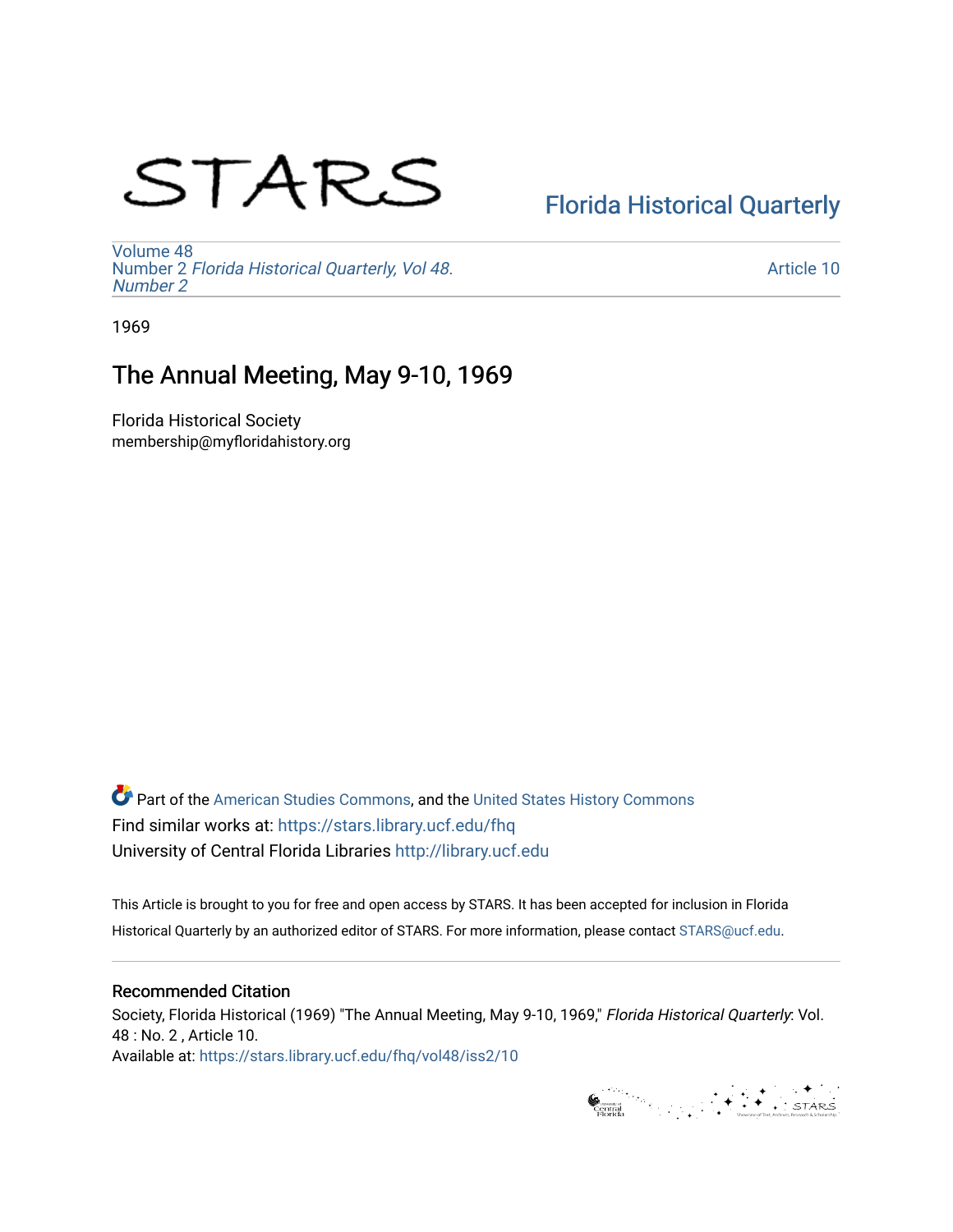Society: The Annual Meeting, May 9-10, 1969

## PROCEEDINGS OF THE SIXTY-SEVENTH ANNUAL MEETING OF THE FLORIDA HISTORICAL SOCIETY

#### PROGRAM

#### FRIDAY, MAY 9

REGISTRATION: Ramada Inn, downtown Pensacola, 9:00 A.M. to 12:00 noon

Morning session: Ramada Inn, 10:00 a.m. Presiding: Herbert J. Doherty, Jr., President of the Society Invocation: Monsignor William J. Cusick Welcome: Honorable Charles Soule, mayor of Pensacola

#### LOCAL HISTORICAL ORGANIZATIONS IN FLORIDA

Chairman

William M. Goza, *past president of the Society* August Burghard, *Fort Lauderdale Historical Society* Charles Sherrill, *Pensacola Historical Society* Walter P. Fuller, *St. Petersburg Historical Society Commentator* Charles G. Summersell, *University of Alabama*

Luncheon 12:00 noon

AFTERNOON SESSION: Ramada Inn, 2:00 P.M.

#### WEST FLORIDA HISTORY

Presiding

Judge James R. Knott, *past president of the Society* Chairman

Robert C. Harris, *University of West Florida*

*"Spanish Treaties With West Florida Indians, 1784-1802,"*

Jack D. L. Holmes, *University of Alabama at Birmingham "Apalachicola Before 1860,"*

Harry P. Owens, *University of Mississippi Commentator*

Frank L. Owsley, Jr., *Auburn University*

Annual directors' meeting: 8:00 p.m., Ramada Inn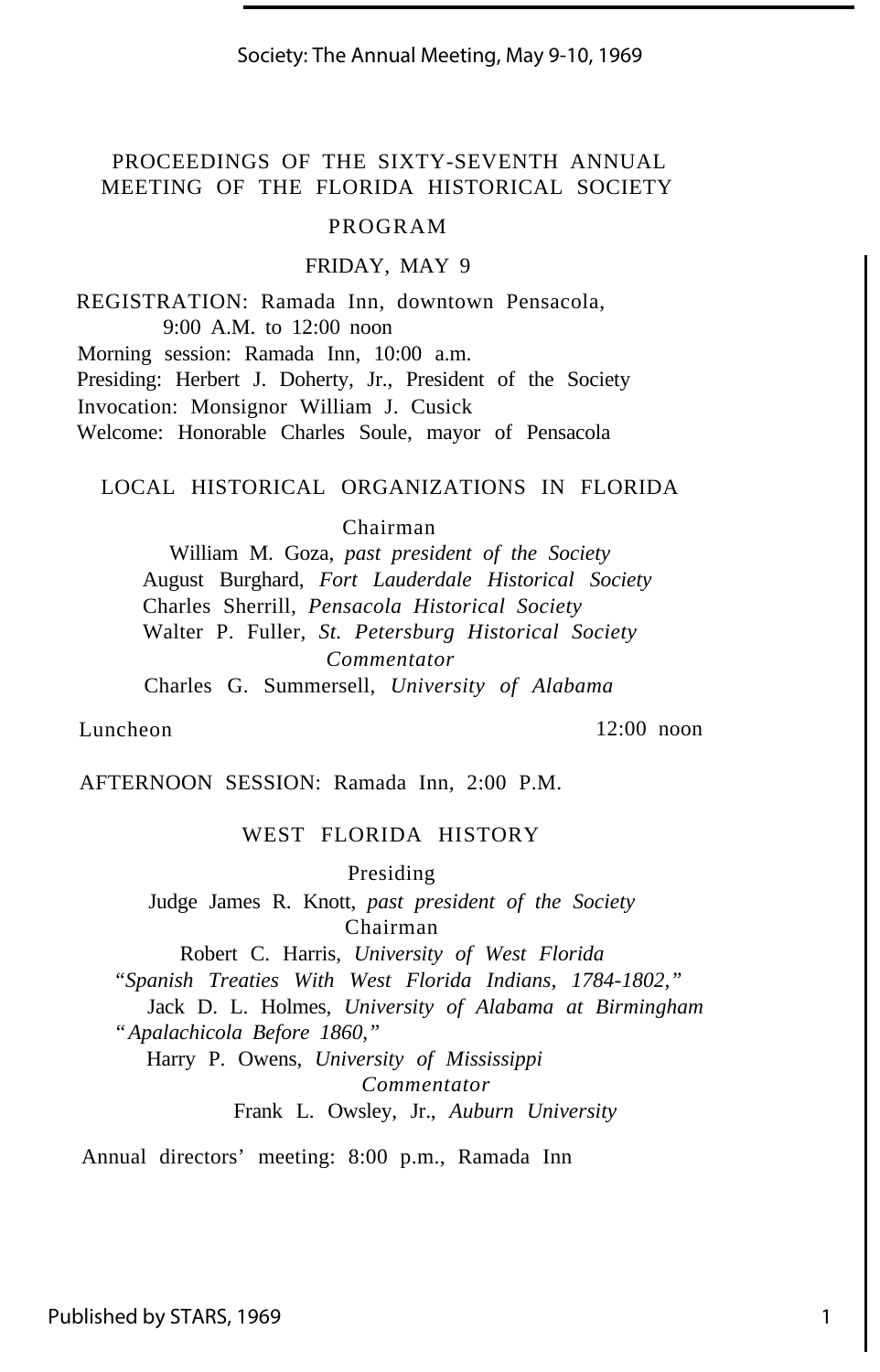Florida Historical Quarterly, Vol. 48 [1969], No. 2, Art. 10

226 FLORIDA HISTORICAL QUARTERLY

SATURDAY, MAY 10

Morning session: Ramada Inn, 10:00 a.m.

CONSERVATION IN FLORIDA HISTORY Presiding James C. Craig, *president-elect of the Society* Chairman

Martin Abbott, *University of South Florida "The Florida Phosphate Industry,"*

Arch Fred Blakey, *Pensacola Junior College*

*"Man and His Environment - The Historical Dimension: Florida as a Test Case,"*

Augustus M. Burns, III, *University of Florida Commentator* Robert Rea, *Auburn University*

Luncheon: Ramada Inn, 12:00 noon Business meeting: 1:30 p.m. *Presiding:* Herbert J. Doherty, Jr., president

Visits to historic sites: 2:00 p.m.

(Under direction of the local arrangements committee)

Reception: John C. Pace Library, University of West Florida, 6:00 P.M.

Annual banquet: Great Hall, University of West Florida, 8:00 P.M.

*Presiding:* Herbert J. Doherty, Jr., president

Presentation of awards:

Rembert W. Patrick, Junior Historian Award Presented by William M. Goza, *Past President of the Society*

Arthur W. Thompson Memorial Award Presented by Samuel Proctor, Editor of the *Florida Historical Quarterly*

Award of Merit, Excellence in Presentation of Florida History in the News Media

Presented by Milton D. Jones, *Board of Directors*

*Speaker* Charles L. Dufour, *New Orleans States-Item*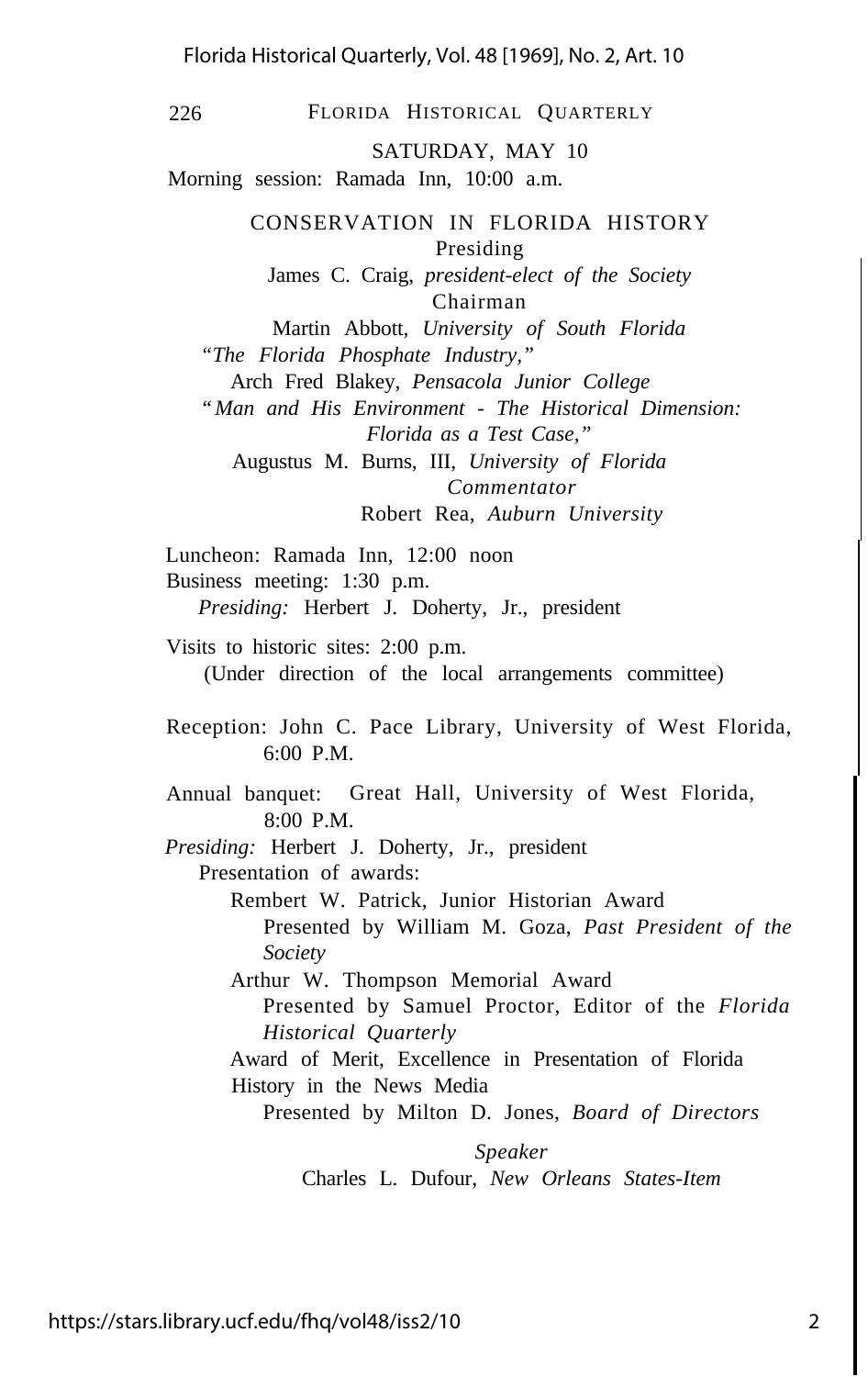#### Minutes of the Directors Meeting

The semi-annual meeting of the board of directors of the Florida Historical Society was called to order by Dr. Herbert J. Doherty, Jr., president, in the Conference Room of the Ramada Inn, Pensacola, Florida, at 8:30 p.m., May 9, 1969. This was held in conjunction with the sixty-seventh annual meeting of the Society. The following officers and directors attended: Luis Arana, Mrs. T. O. Bruce, James D. Bruton, Jr., August Burghard, James C. Craig, Mrs. Ralph F. Davis, Pat Dodson, William M. Goza, Milton D. Jones, Baynard Kendrick, James H. Lipscomb, III, N. E. Bill Miller, Samuel Proctor, James A. Servies, John D. Ware, and Clara E. Wendel. Mrs. Milton D. Jones acted as recording secretary. Vernon Peeples and James R. Knott were also present.

After welcoming the group, Dr. Doherty noted the absence of Miss Margaret Chapman because of medical reasons, and Dr. John E. Johns because of his duties as acting president of Stetson University. The President introduced Miss Wendell and Captain Ware, who were elected as directors at the December board meeting. Mr. Dodson submitted his resignation as recording secretary. Mr. Goza submitted the treasurer's report in the absence of Miss Chapman, executive secretary. Mr. Miller moved that the financial report be approved and this was passed.

Dr. Proctor, editor of the *Florida Historical Quarterly,* reported that Volume XLVII contained 469 pages, which included nineteen articles (spanning the time from the first Spanish period into the twentieth century), fifty-eight book reviews, book notes, obituaries, and matters relating to the Society. New printing bids had been called for this year, and a contract was awarded to The E. O. Painter Printing Company of DeLand, the low bidders. The price is \$11.75 per page; foot notes, \$12.50. The format of the *Quarterly* will be changed beginning with the July 1969 issue. The editor thanked Mr. Dodson whose organization was responsible for the new design.

Mr. Servies asked about reprints of back issues of the *Quarterly.* (Volumes 1-22 are on microfilm and are available through the Executive Secretary.) He wanted to know if anything had been done in getting a reprint firm to do the *Quarterly.* Dr. Proctor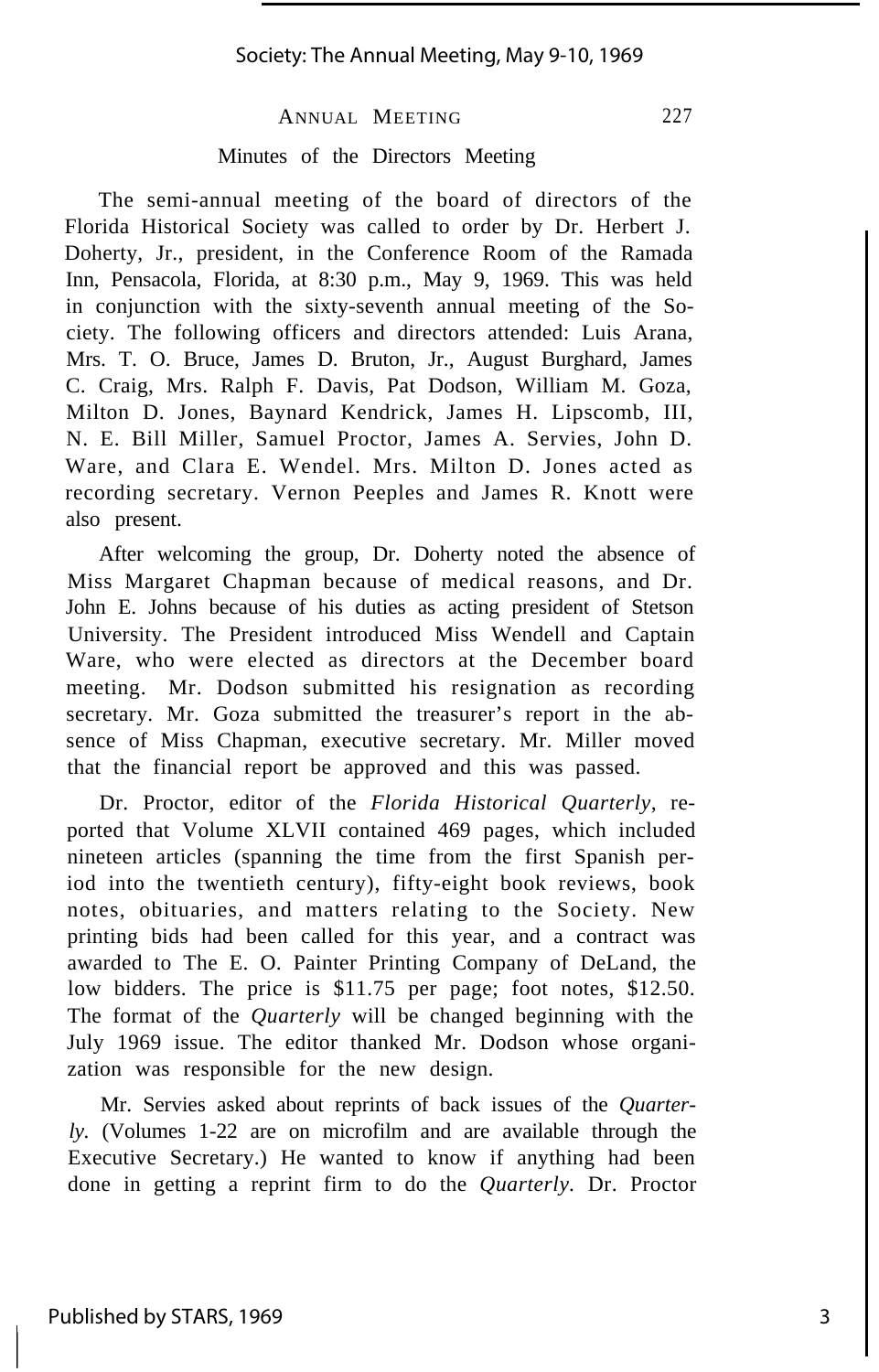replied that Johnson Reprint Corporation had submitted a bid, but that there were many drawbacks to this procedure. The cost is high (\$16.50 per issue), and it would be necessary to dispose of the Society's entire inventory of back issues. Mr. Servies suggested contacting Kraus for the reprinting, feeling that perhaps a better arrangement could be made with them. He also asked about the cost of bringing the microfilming up-to-date. Dr. Proctor said that he would investigate these requests and report at the next board meeting.

Mr. Goza, chairman of the finance committee, gave his report. Receipts from membership were \$7,695.00, and the cost of the *Quarterly* was \$7,307.18, too small a cushion with which to work. Costs relative to operating the *Quarterly* and the Society have been increasing, and the question of raising dues has been under study since the December 1968 board meeting. Captain Ware noted that when the Historical Association of Southern Florida raised its dues 100 per cent, it suffered a twentyfour per cent loss of membership, but realized a fifty-two per cent gain in revenue. Mr. Goza stated that the Florida Historical Society would need a fifty per cent increase to be effective, and recommended the following schedule:

|                      | Current | Proposed |
|----------------------|---------|----------|
| Class of Membership  | Rate    | Rate     |
| Annual-individual    | \$5.00  | \$7.50   |
| Annual-fellow        | 10.00   | 15.00    |
| Annual-contributing  | 25.00   | 50.00    |
| Annual-sponsor       | 50.00   | 75.00    |
| Annual-institutional | 100.00  | 150.00   |
| Life                 | 100.00  | 150.00   |
|                      |         |          |

Mr. Jones felt that the life membership was a liability, but Mr. Goza disagreed, saying that the interest on that classification would just about pay for an annual individual membership, and the principle would be almost intact when the member passed away. Mr. Goza moved that the new rates be recommended by the board to the membership. The motion passed.

Mr. Goza reported on the efforts to have the original name of Cape Canaveral restored to Cape Kennedy. In December 1963,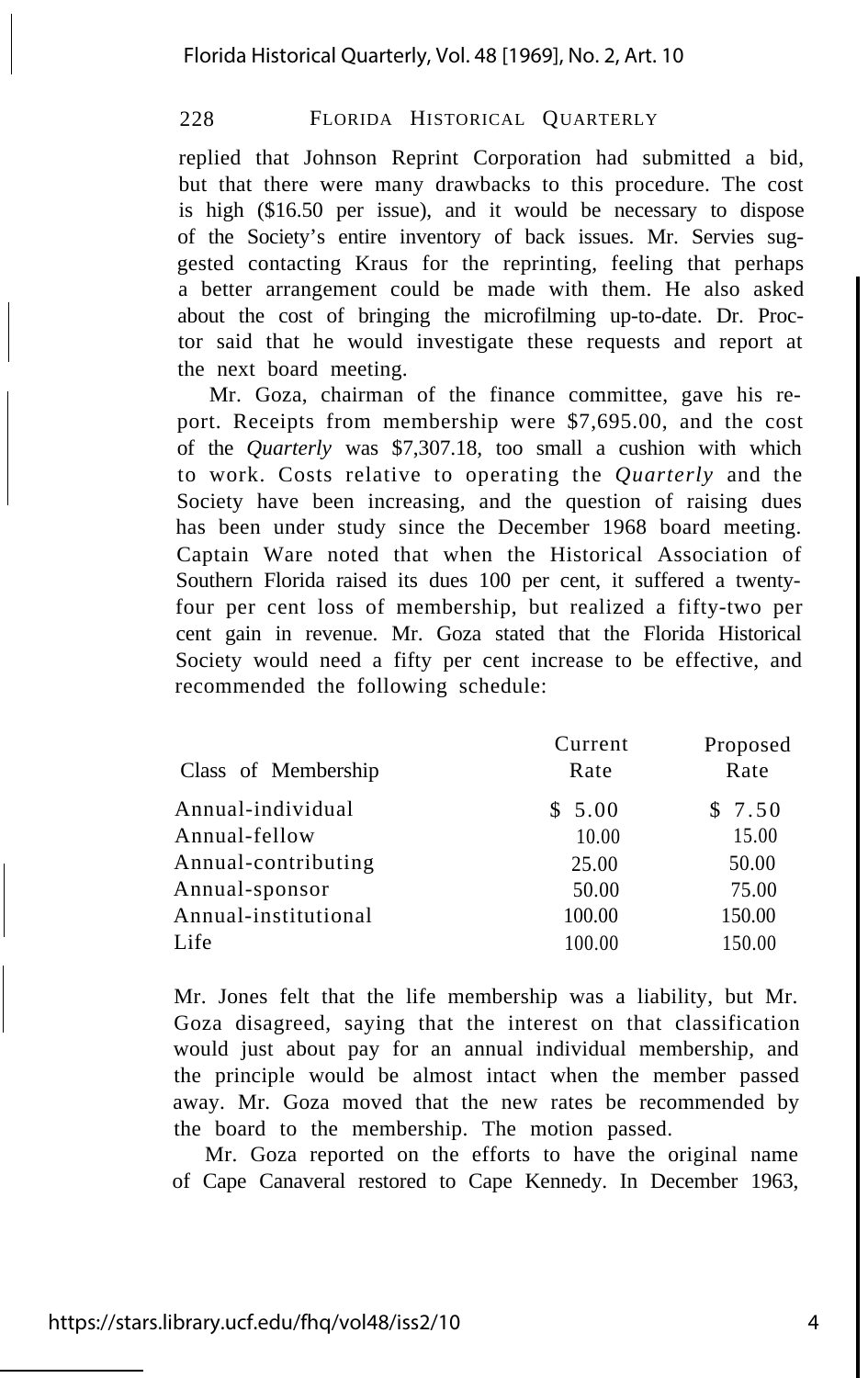the Society approved a resolution which endorsed naming the Space Center for President John F. Kennedy, but leaving the geographic name of the area as Canaveral. Mrs. Marjory Stoneman Douglas is leading an effort to have the historic name restored. Several organizations, including the Palm Beach Historical Society and the Florida Federation of Garden Clubs, have passed resolutions supporting her proposal. Mr. Goza read the resolution prepared by Mrs. Douglas, which will be forwarded to United States Senator Spessard Holland, and moved for its adoption. It passed unanimously.

Mr. Goza reported on the matter of Osceola's remains. He stated that Dr. John W. Griffin, U. S. Department of Interior, has investigated the chief's gravesite at Ft. Moultrie, South Carolina, and had found the bones to be there. Three medical doctors were present and reported that the excavated bones of the clavicle matched with a death mask made of Osceola. Also in the grave, the bones of a stillborn child were found, and it is believed that these are of a child of Osceola's. President Doherty felt that this would end the possibility of exploiting the Indian's remains for commercial purposes and thanked and discharged the committee.

Mr. Craig, chairman of the membership committee, reported that as of May 8, 1969, the Society had a total of 1,531 members. Mr. Craig reminded the regional vice-presidents, who serve with him on the membership committee, that they will have to work even harder because of the increased dues. In the absence of Dr. Johns, chairman of the property committee, Dr. Doherty gave his report. The Society had sold a desk to Frank Laumer, and an inventory of the Society's artifacts and other property is being prepared.

Mr. Jones reported on rules revision which his committee has been studying. The Society's charter was examined to determine where it needed amending. The Society was reincorporated in 1963-1964, and there have been two amendments made since then: the position of the directors was modified, and at the annual meeting in Key West (1967), the post of first vice-president was changed to president-elect. Mr. Jones argued against making the charter too specific a document. He considers it a constitution which should contain only basic ele-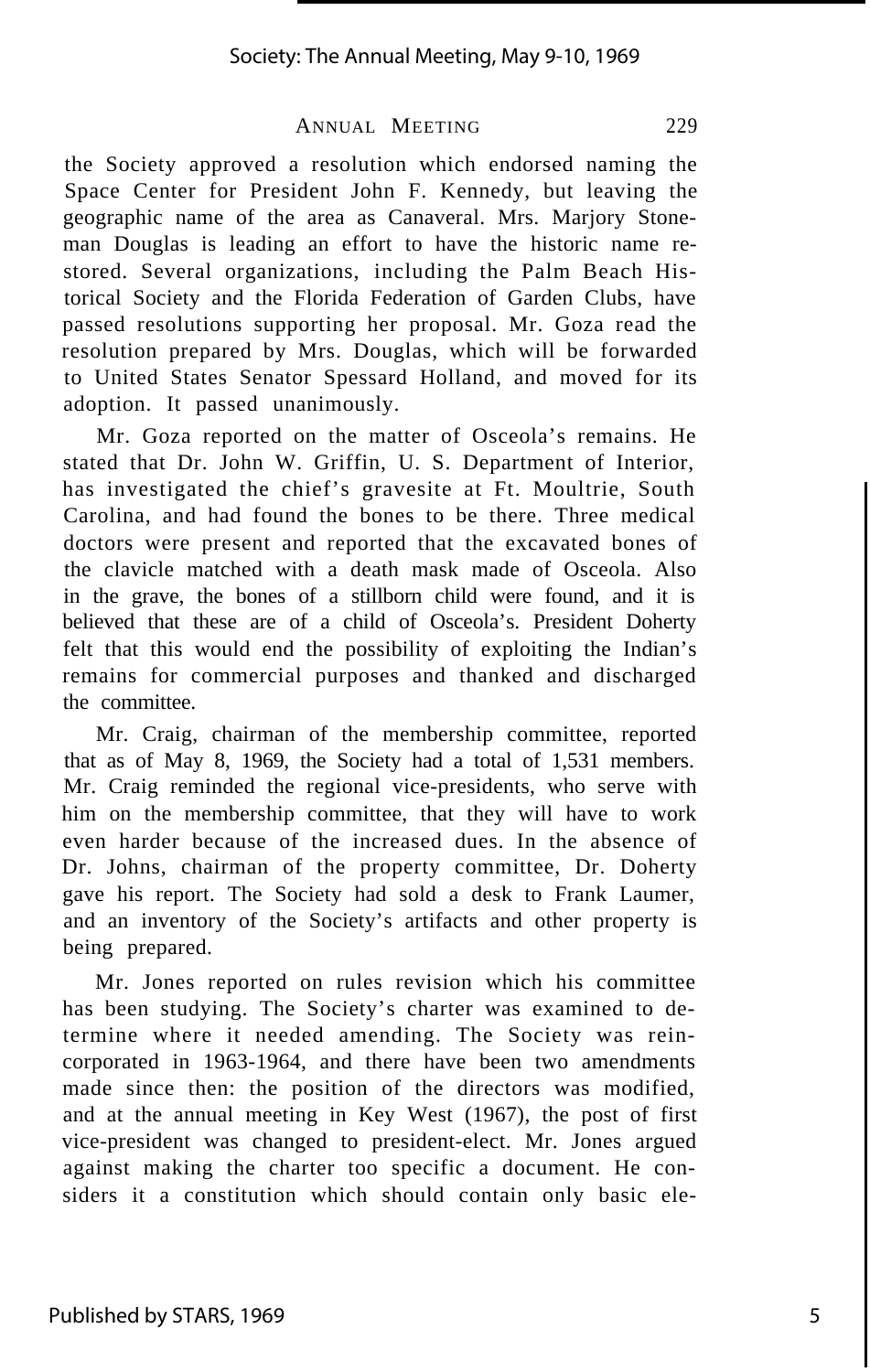ments, and specific provisions should be handled by the bylaws. The charter should not be constantly amended; it clutters records in Tallahassee and is expensive. Mr. Jones stated that there was a question under the present charter as to whether the officers and directors have a right to vote on some matters, and this should be clarified. Under his proposal, Society officers will include a president, president-elect, vice-president, recording secretary, and executive secretary-librarian. Other officers may be created in the by-laws. Appointment and election of regional vice-presidents and determining the districts which the directors will represent would be set by the by-laws. Mr. Jones recommended that the number of directors and setting their terms for a three-year period should be part of the charter. The bylaws need revising, but the most immediate need is clarification of the charter. Mr. Craig asked if putting the number of directors at fifteen in the charter was not being too specific. Mr. Jones recommends fifteen, since it is divisible by three and would allow the election of five new directors each year. Mr. Jones displayed state maps which he had prepared showing congressional districts, circuit court judicial districts which follow county lines, state appellate court districts, and federal court districts. Mr. Jones recommended a combination of population and geography as the basis for residence requirements for directors. Mr. Craig asked if the executive secretary was an elected office of the Society, and it was stated that by tradition the office is elected. The position of editor of the *Quarterly* is not an elected office. Both receive no monetary compensation from the Florida Historical Society and both have full voting rights in all Society matters. Mr. Jones called for approval of his report. It was passed unanimously and will be presented to the general membership at the business session.

Mr. Miller reported on the status of the St. Marks Lighthouse. He recommended that President Doherty direct a letter to Edward Carlson, U. S. Fish and Wild Life Service, pointing out that the site is federally-owned and has historic importance and significance, and asking him to explore the possibility of its acquisition by his agency. Mr. Miller also recommended that Senator Robert Williams, director of the Florida Board of Archives and History, nominate the lighthouse for inclusion in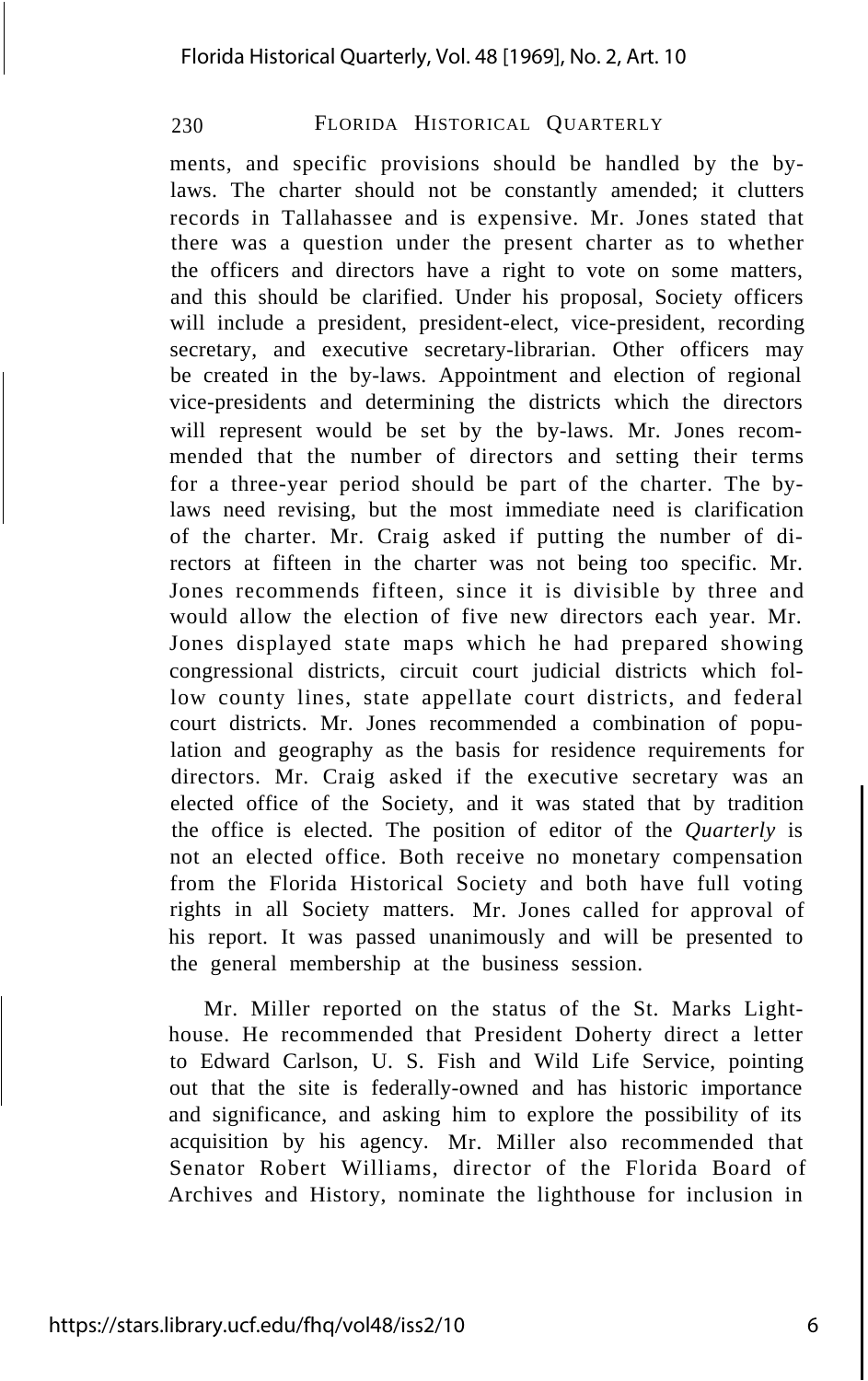the National Register, and that the National Park Service examine the possibility of converting the keeper's house into a museum.

On the Ft. Gates property on the St. Johns River, Dr. Doherty reported that after study the Society found that it was not able to accept the gift of this property and suggested to the owners that perhaps some state agency would take it over. Since that time, the gift offer has been withdrawn.

Dr. Proctor reported on the status of the Arthur W. Thompson Memorial Award. This is presented annually to the author of the best article in the *Quarterly.* Mrs. Arthur W. Thompson of Gainesville and her family created an endowment in Dr. Thompson's memory, and the income from this fund is utilized in making the award. The judges this year were Dorothy Dodd of Tallahassee, Gilbert Lycan of Stetson University, and Thelma Peters of Miami-Dade Junior College. Their unanimous decision was that the prize should go to Dr. Jerrell H. Shofner of Florida State University for his article, "Florida in the Balance: The Electoral Count of 1876," which appeared in the October 1968 number of the *Quarterly.* Dr. Shofner will receive his award at the banquet. Dr. Proctor recommended that a certificate as well as the check be presented to all of the recipients, and the Board concurred.

In the absence of Dr. Johns, Mr. Goza reported on the Rembert W. Patrick Junior Historian Awards. The judges consisted of Dr. L. S. Fallas of the University of West Florida, Dr. Ted Carageorge of Pensacola Junior College, and Woodward Skinner of Pensacola. The winners, all from St. John's Vianney Seminary, Miami, are Guy J. Marshall, first place; William Dorsey, second place; and John Bourdon, third place. All Florida public and parochial schools receive notice of the contest from Miss Chapman, and State School Superintendent Floyd Christian circulated an invitation to all public schools to participate, but response was not as large as was expected. Mrs. Bruce recommended that a notice should be place in all Florida public libraries, so that more students would learn about the competition. President Doherty said that three suggestions had been made relative to the contest: 1) abandon it; 2) award it for the best book published on Florida history; 3) make it applicable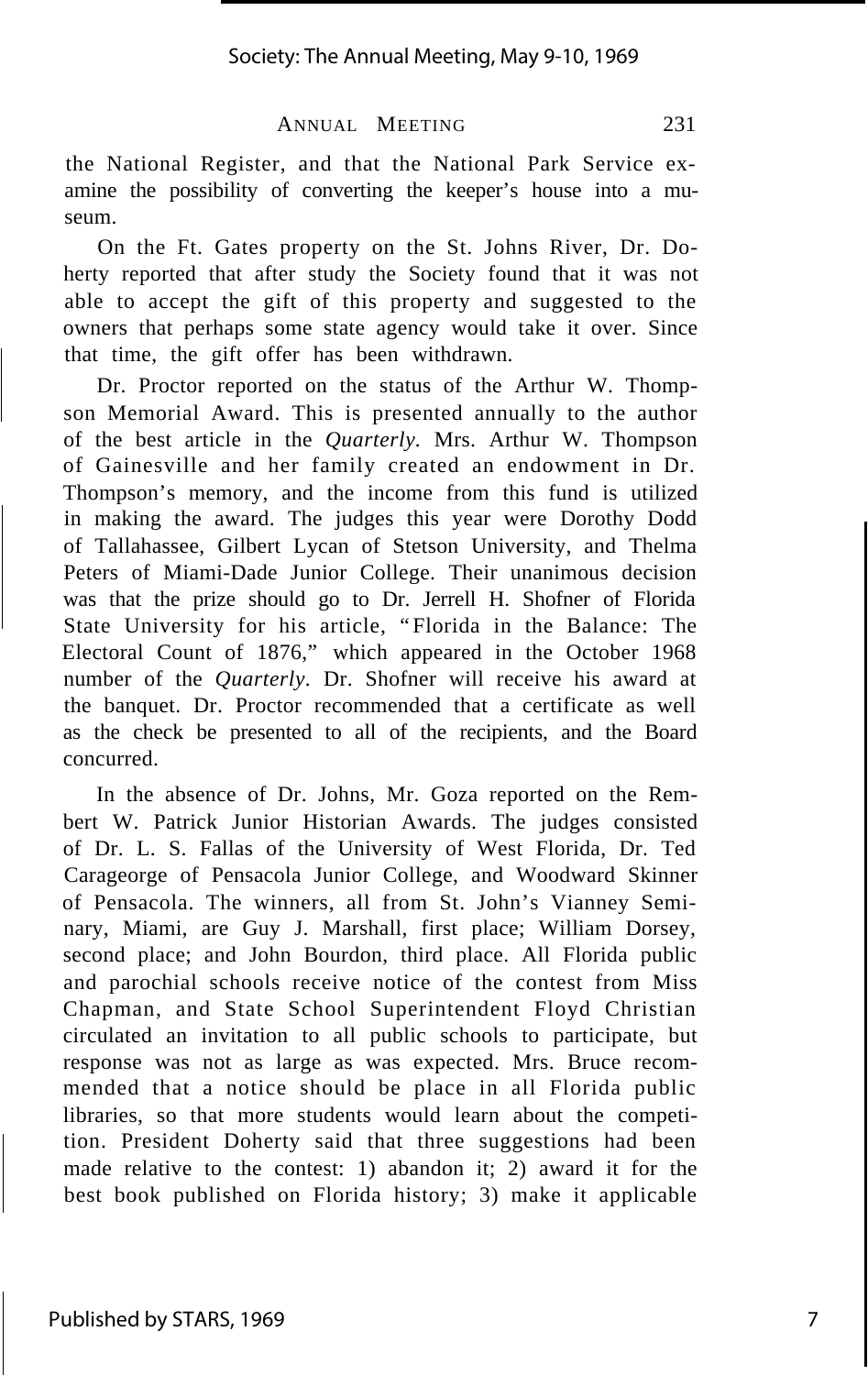to undergraduate college students. After some discussion, Mrs. Bruce, Mrs. Davis, and Dr. Proctor were appointed to look into this situation and make a report at the next board meeting.

Mr. Jones reported that Nixon Smiley of the *Miami Herald* is this year's winner of the Award of Merit, Excellence in Presentation of Florida History in the News Media. Mr. Smiley will not be able to attend the banquet, and the directors agreed that, if possible, Dr. Tebeau will present the Patrick awards to the students from St. Johns' and the Award of Merit to Mr. Smiley in Miami.

Under new business, Dr. Proctor moved that all past living presidents of the Society be presented with a certificate recording their service. The motion passed. In accordance with the bylaws, the nominating committee for the coming year was appointed, as follows: E. A. Hammond (Gainesville), Milton D. Jones (Clearwater), Julian Weinkle (Miami), William Warren Rogers (Tallahassee), and James D. Bruton, Jr. (Tampa). Dr. Doherty will poll the committee by mail to select the chairman.

In the absence of Miss Chapman, Captain Ware presented the invitation for the 1970 annual meeting of the Society from the city of Tampa. Sponsoring groups included Hillsborough County Historical Commission, University of South Florida, and the University of Tampa. The meeting site was tentatively discussed, and Captain Ware was requested to seek further information so that a final decision might be made. The President recommended that the Tampa invitation be accepted, and Mr. Goza moved that the convention be held in Tampa on May 8, 9, 10, 1970. The motion passed. Captain Ware asked the secretary to express the thanks of the group to Miss Chapman, and to the Hillsborough County Commission and the Universities of South Florida and Tampa who will serve as sponsors.

Dr. Doherty stated that several invitations had been received for the 1971 and 1972 meetings. He pointed out that these conventions would be held during Mr. Craig's tenure as president. Mrs. Davis invited the Society to meet in Sarasota in 1971, reminding the directors of the invitation she had extended in May 1968. The date will mark the fiftieth anniversary of Sarasota County, and the board of county commissioners and the mayor of Sarasota had endorsed Mrs. Davis' invitation to the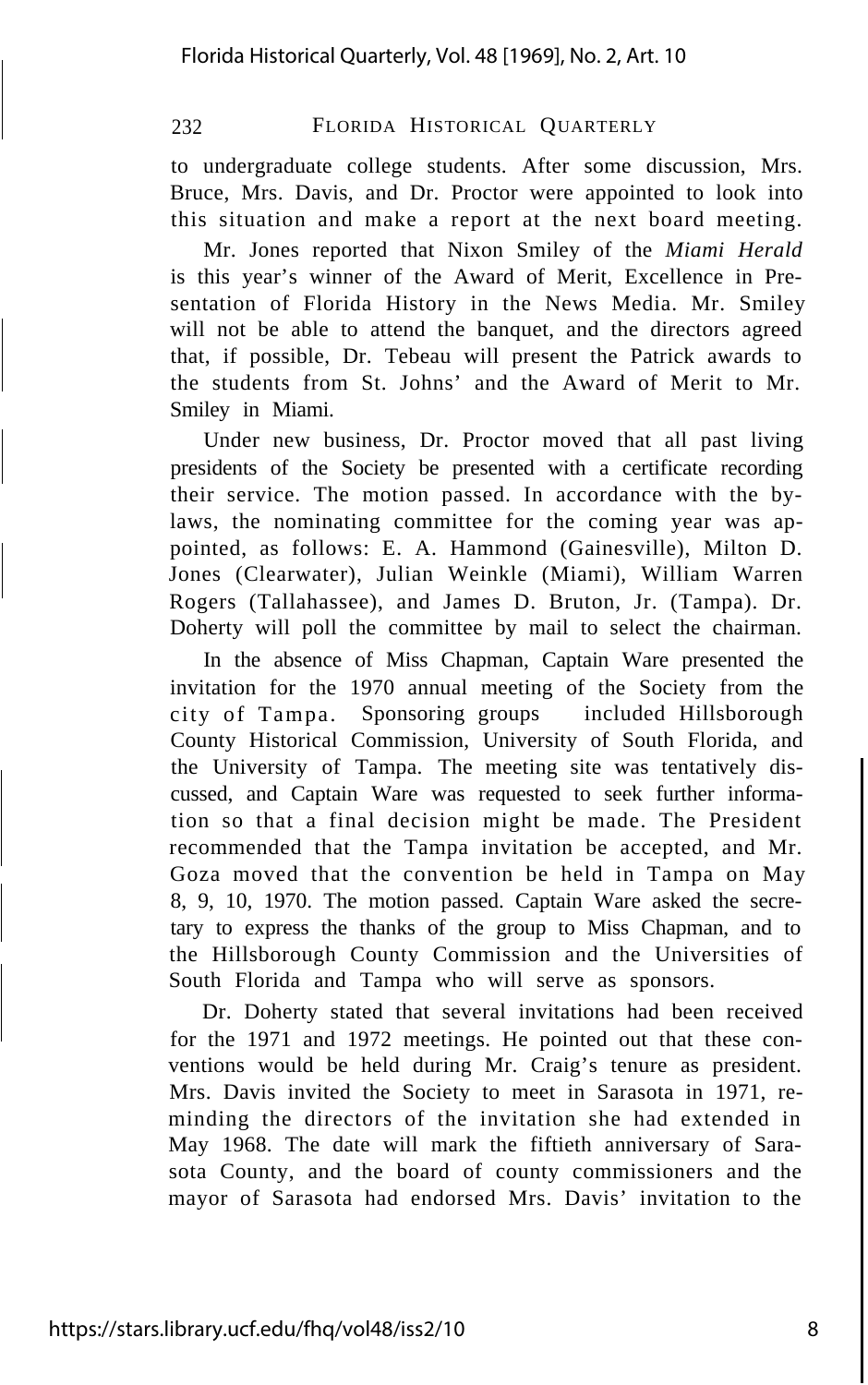Society. Vernon Peeples on behalf of the Peace River Valley Historical Society invited the Florida Historical Society to meet in Punta Gorda in 1971. Suitable commemorative activities are planned at that time to mark the 450th anniversary of Ponce de Leon's landing at Charlotte Harbor and the fiftieth birthday of Charlotte County. It was moved that Punta Gorda be the site of the 1971 meeting, and this was passed. Mr. Craig invited the Society to meet in Jacksonville in 1972. The Jacksonville Historical Society will sponsor the meeting at that time. He moved that Jacksonville be the scene of the 1972 meeting, and it was passed.

Mr. Dodson apologized for resigning his post of recording secretary and thanked Mrs. Jones for taking the minutes. He expressed the hope that he could further help the cause of Florida history as a member of the State Board of Regents. Mr. Jones moved that Mr. Dodson be thanked for his services to the Society, and this was passed. Mr. Servies and his committee on arrangements was thanked for their efforts in arranging the meeting.

Mrs. Davis asked about the pending bills in the legislature regarding the teaching of Florida history on every grade level in the public school system. Dr. Proctor reported that the bill had been introduced by Representative William Bevis and that it was in committee. It was reported that the Board of Archives and History under governmental reorganization will probably be under the supervision of the secretary of state of Florida.

After thanking the officers and directors for their cooperation and continuing support, Dr. Doherty adjourned the meeting at 10:45 p.m.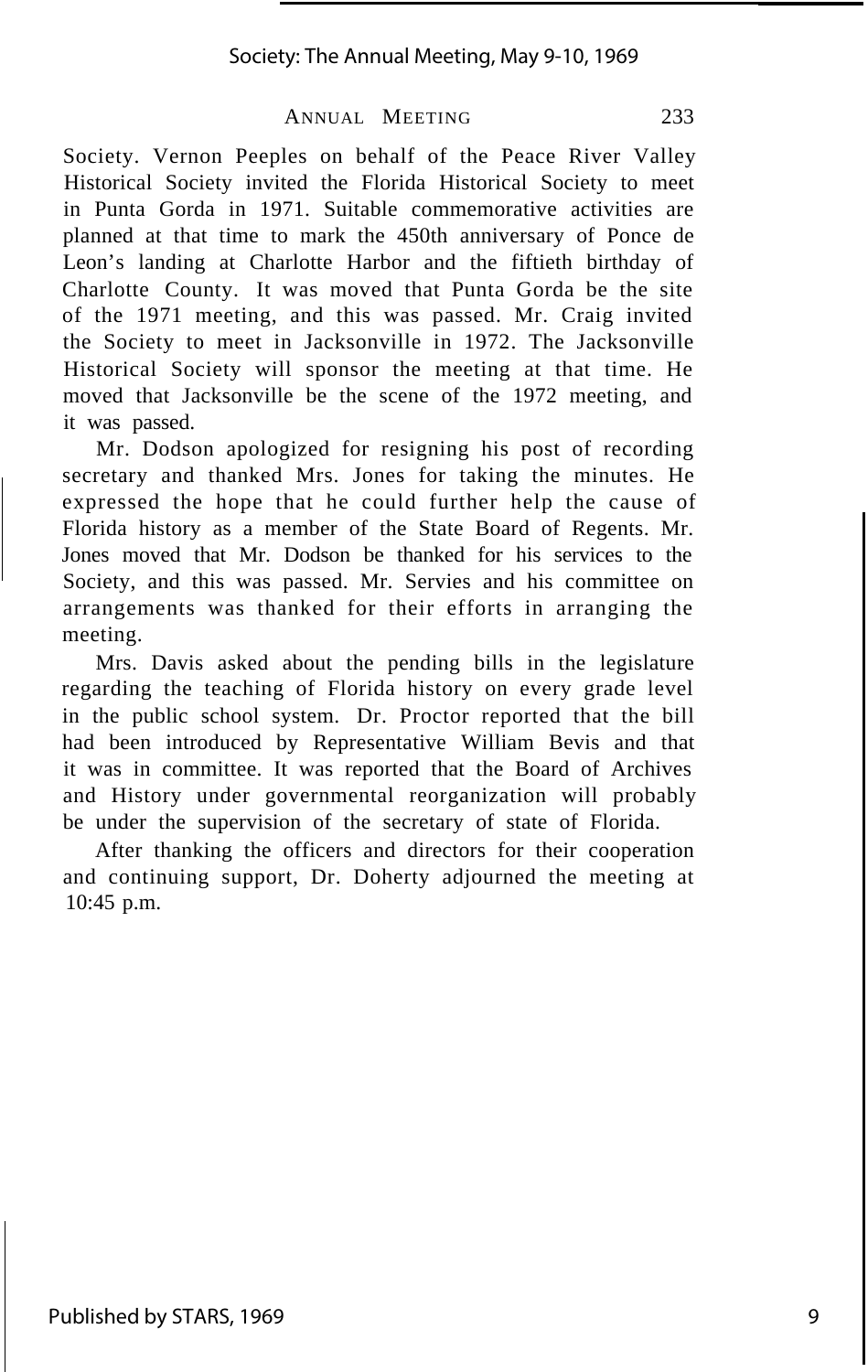#### Minutes of the Annual Meeting

The annual business meeting of the Florida Historical Society was held at the San Carlos Hotel, Pensacola, Florida, at 1:00 p.m. on May 10, 1969. After the invocation by Dr. Ralph Peek, University of Florida, Dr. Herbert J. Doherty, Jr., welcomed the members and introduced some of the dignitaries present. Past presidents Dena Snodgrass, Gilbert Lycan, James R. Knott, and William M. Goza, and present and past members of the board of directors were recognized. Other persons introduced were Dr. Charles Summersell, chairman of the Department of History, University of Alabama; Senator Robert Williams, director of the Florida Board of Archives and History; and Pat Dodson, member of the State Board of Regents.

Dr. Doherty announced that this was the sixty-seventh annual meeting, and he gave a short resume of some of the earlier meetings. The Society was founded in 1856 by George Fairbanks, its first president, and it is believed that the first meeting was held in St. Augustine on April 5, 1856. The Society was reorganized in 1902 and incorporated three years later. Meetings were held in 1907 and 1908, and then there follows a gap in the records. In 1924 the group was revived by Julien C. Yonge of Pensacola, and a meeting, advertised as the twenty-second, was held in Tallahassee. Two years later, the Society met again, this time in St. Petersburg. Except for the period of World War II, annual meetings of the Society have been held ever since. In 1959 the Society met in Pensacola to commemorate the four hundredth anniversary of Tristan da Luna's settlement. Dr. Doherty announced board action in setting the sites of the next three conventions: Tampa in 1970; Punta Gorda in 1971; and Jacksonville in 1972.

James A. Servies, chairman of the local arrangements committee, asked the cooperation of the members in arranging transportation to the reception and annual banquet on the University of West Florida campus and to other local sites of interest. He announced that Pat Dodson will conduct a walking tour of the historical restoration area at 2 p.m., and that a com-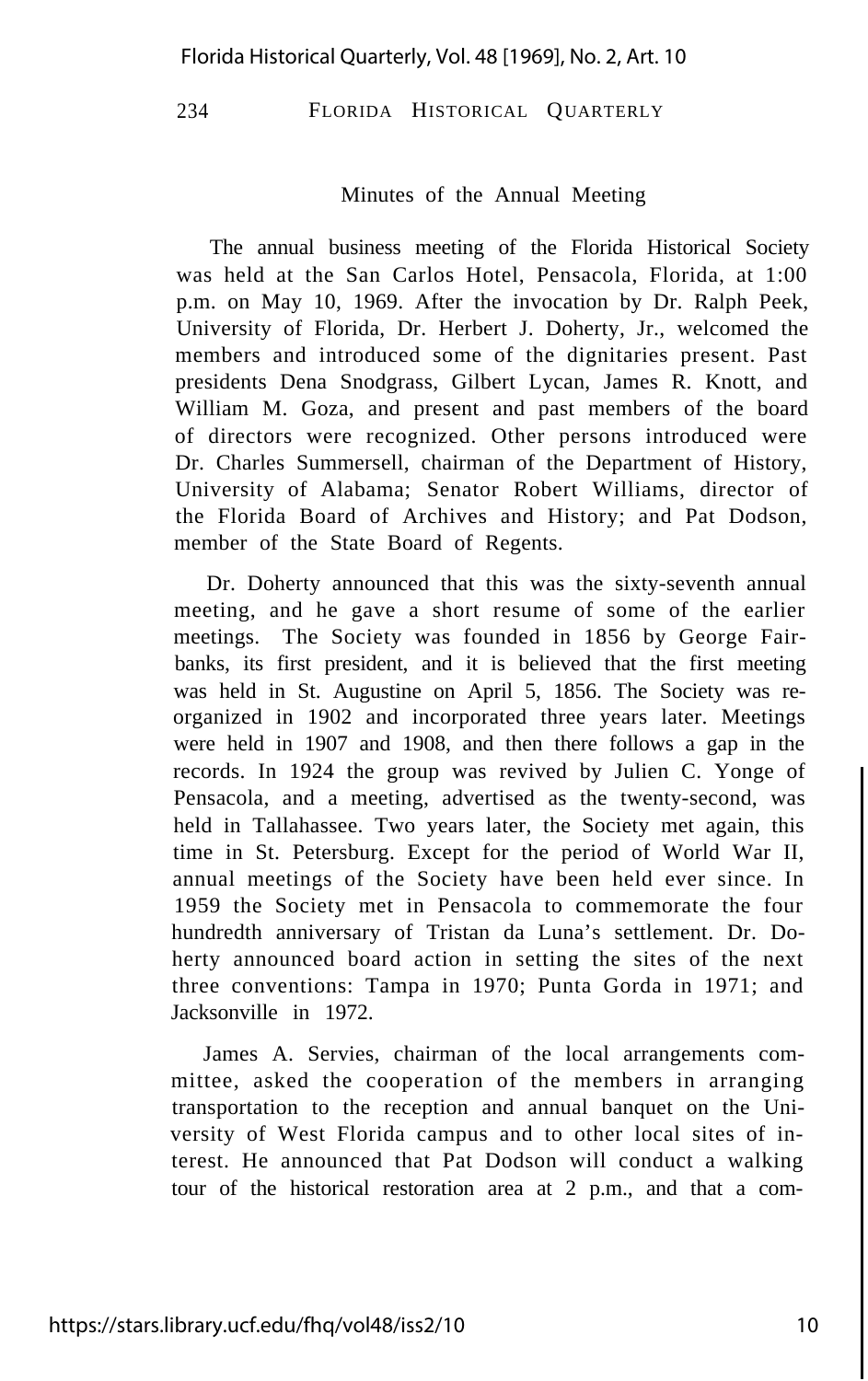mittee had been formed by Mrs. Mary McRae to visit Miss Marjorie Yonge, sister of Julien C. Yonge.

Dr. Samuel Proctor, editor of the *Florida Historical Quarterly,* made his annual report to the membership. He thanked the authors and book reviewers, many of whom were in the audience, for their contributions, and to all the others who had worked with the *Quarterly.* He requested that the presidents and secretaries of local historical organizations submit their news and copies of their minutes to the *Quarterly,* Box 14045, University Station, Gainesville, Florida 32601, to be included in the Historical News section of the journal. He encouraged the submission of articles from historians, lay people, and graduate students. He thanked the judges - Dorothy Dodd, Gilbert Lycan, and Thelma Peters - of the Arthur W. Thompson Memorial Prize in Florida History, and announced that Dr. Jerrell Shofner of Florida State University is this year's winner for his article which appeared in the October 1968 number of the *Quarterly.*

Mr. Goza reported on the Society-sponsored trip to Spain in July 1968. Mr. and Mrs. Goza, Mr. and Mrs. O. C. Peterson, Captain and Mrs. John D. Ware, and Miss Mildred Hawk made the trip, and received the full cooperation of the Spanish government, Iberia Air Lines, and the Atesa Travel Agency. In addition to Madrid, the group visited cities which were connected with Florida Spanish colonial history. At the tomb of Pedro deMenendez in Aviles, they saw the plaque placed there forty years ago in the Florida Historical Society. Mr. Goza showed maps and pictures of the trip.

Mr. Goza made the treasurer's report in the absence of Miss Chapman. As chairman of the finance committee, he also reported on the matter of Society dues. After studying the matter since December 1968, his committee recommended to the board, which in turn is recommending to the membership, an overall increase in Society dues to help finance the increasing costs of publishing the *Quarterly* and running the Society. The committee recommended that annual membership dues be increased as follows: Individual-\$7.50; Fellow-\$15; Contributing-\$50; Sponsor-\$75; Institutional-\$150. It was also recommended that Life Memberships be increased to \$150, but this would not affect those already holding memberships in this category. Mr.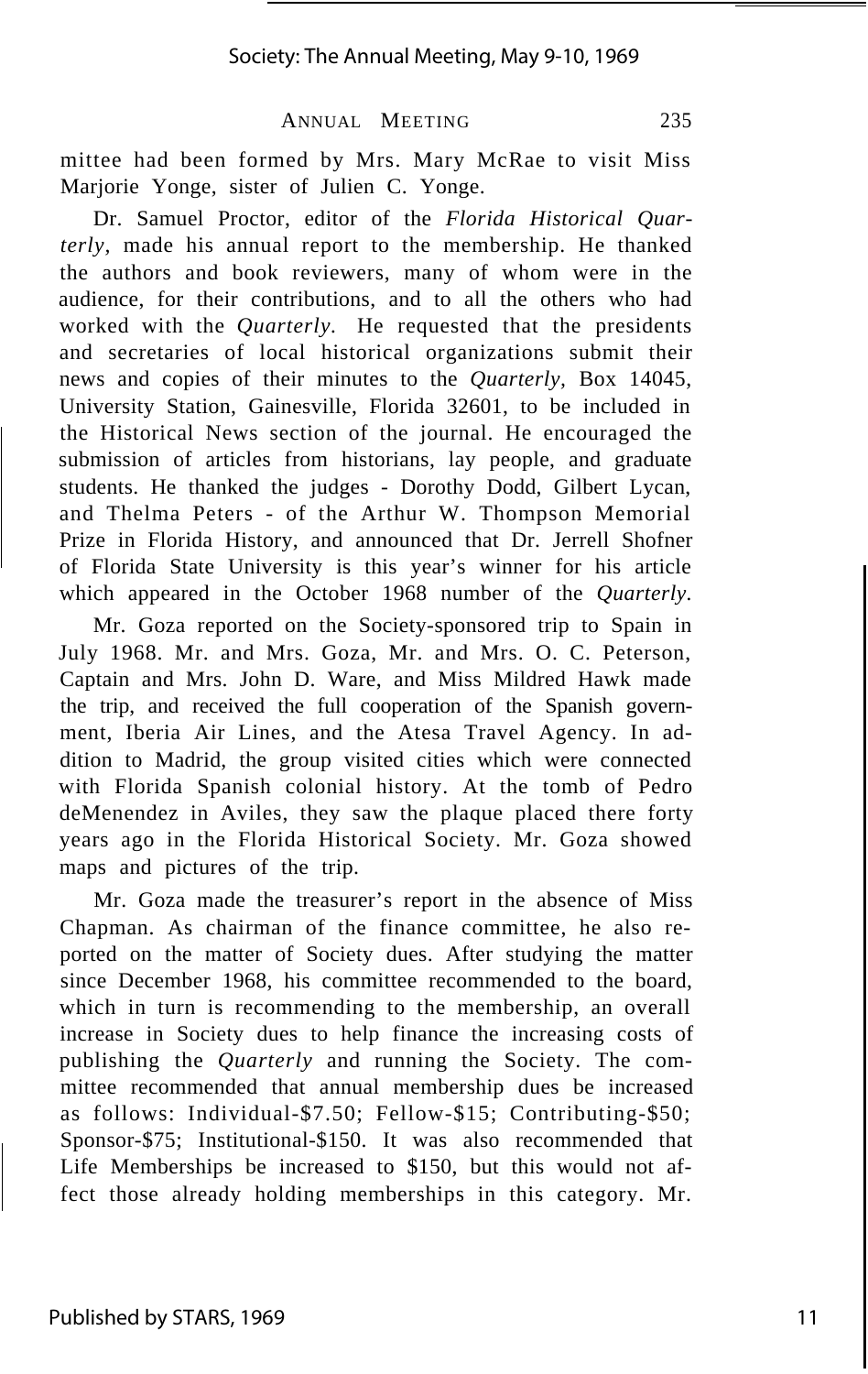Goza moved that his committee report be accepted. There was no discussion, and the motion passed.

Dr. Doherty noted the absence of Miss Margaret Chapman and expressed the wishes of the Society for her speedy recovery. Dr. John E. Johns was unable to attend because he had assumed the post of acting president of Stetson University. Dr. Charlton Tebeau was absent because of his duties at the University of Miami.

The president next called for the election of officers and directors. He explained that at the last directors' meeting (December 1968) two vacant at-large seats were filled. When it was learned that Baynard Kendrick, who held the seat from the fifth district, actually did not live there, he was shifted to an at-large post, and Clara E. Wendel was appointed to the fifth district position. Captain John D. Ware was appointed to the other at-large seat. Dr. Doherty announced that the terms of the following directors were expiring as of this time: James D. Bruton, Jr., Mrs. Henry J. Burkhardt, Milton D. Jones, and Charlton W. Tebeau. Dr. Doherty also stated that a recording secretary must be elected to replace Pat Dodson who has resigned. Dr. William Warren Rogers submitted the report of the nominating committee as follows:

#### *Officers - 1969-1970*

The president called for nominations from the floor. There were none, and the secretary was instructed to cast a unanimous ballot.

Milton D. Jones submitted the report of the rules committee. He explained that at this time the committee only had examined the revision of the Charter. He explained the proposed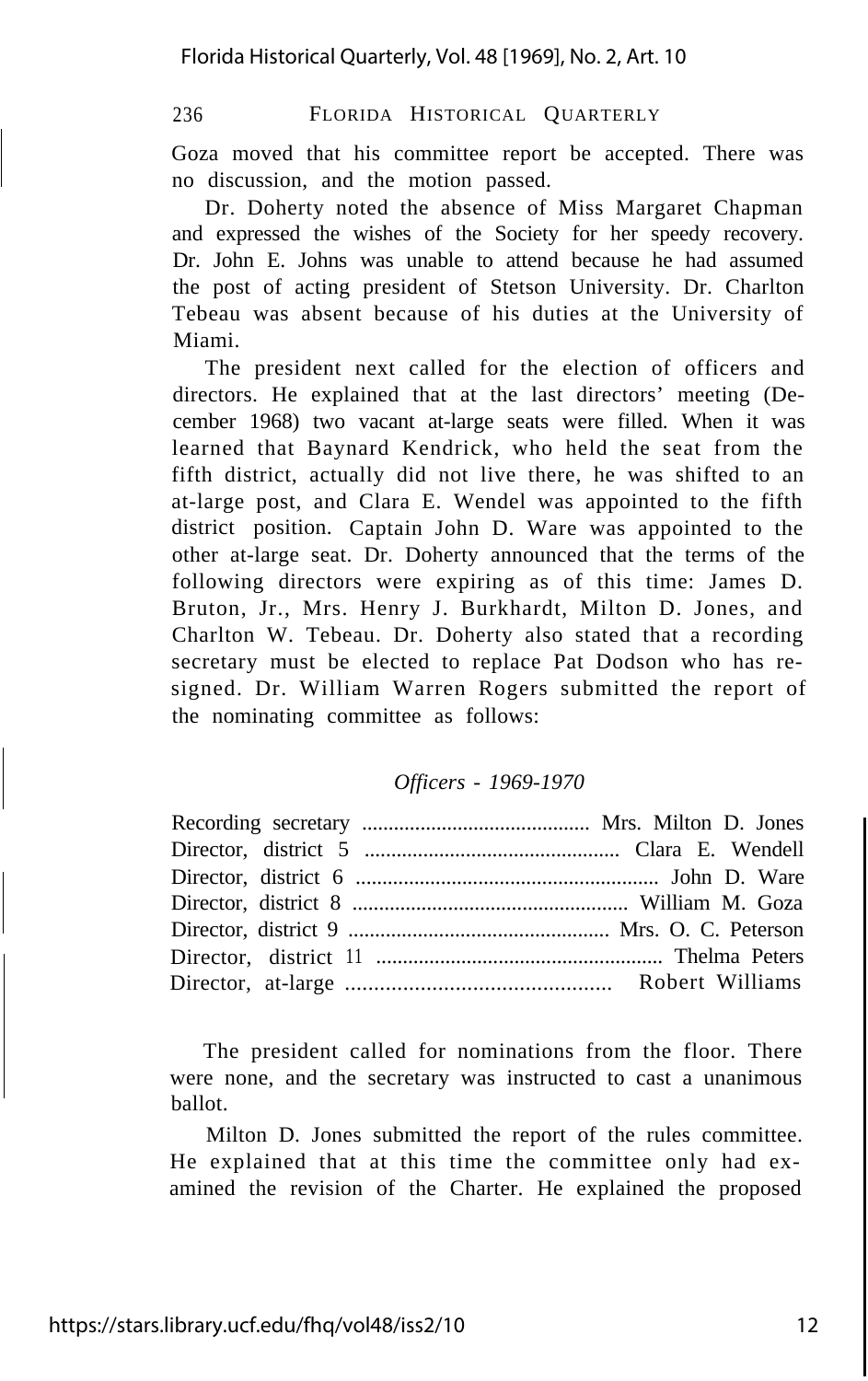changes to the Charter and moved their adoption. Judge Bruton seconded. In the discussion it was stipulated that residence requirements for the directors would be firmly fixed by the by-laws. The proposal was passed. The president announced that the committee will proceed to revise the by-laws under the direction of Mr. Jones.

Mr. Goza, chairman of the resolutions committee, presented the following resolutions:

BE IT RESOLVED, that the Florida Historical Society, gathered in annual meeting on May 10, 1969, at Pensacola, Florida, expresses its particular grief and sense of loss at the death of Mark F. Boyd during the past year. A past president of this organization, and outstanding medical doctor, and a historian of the highest calibre, known for the particularity of his research and the accuracy of his approach to historical problems as evidenced in his many articles and writings on Florida history, his absence will long be felt, and his contributions to the Society will long be appreciated. BE IT THEREFORE RESOLVED, that the Florida Historical Society spread upon its records the affection and respect of its members for this great man, and that the scretary be instructed to communicate to his widow the unanimous sense of this group.

#### IN MEMORIAM

RESOLVED, that the officers and members of the Florida Historical Society express their sense of loss and sorrow at the deaths of those members who have passed on since the last annual meeting, including:

Mrs. Frederick G. Barfield, Jacksonville Mr. Harold Colee, Jacksonville Mr. John Cook Wyllie, Charlotteville, Virginia Mr. Richard P. Daniel, Jacksonville Mrs. Dewey A. Dye, Sr., Bradenton Mrs. George C. Harman, Sheffield, Alabama Miss Mona M. Harris, Jacksonville Mrs. Max Kettner, St. Augustine Mrs. C. P. Moates, Panama City Mrs. Douglas L. Sessions, Stuart.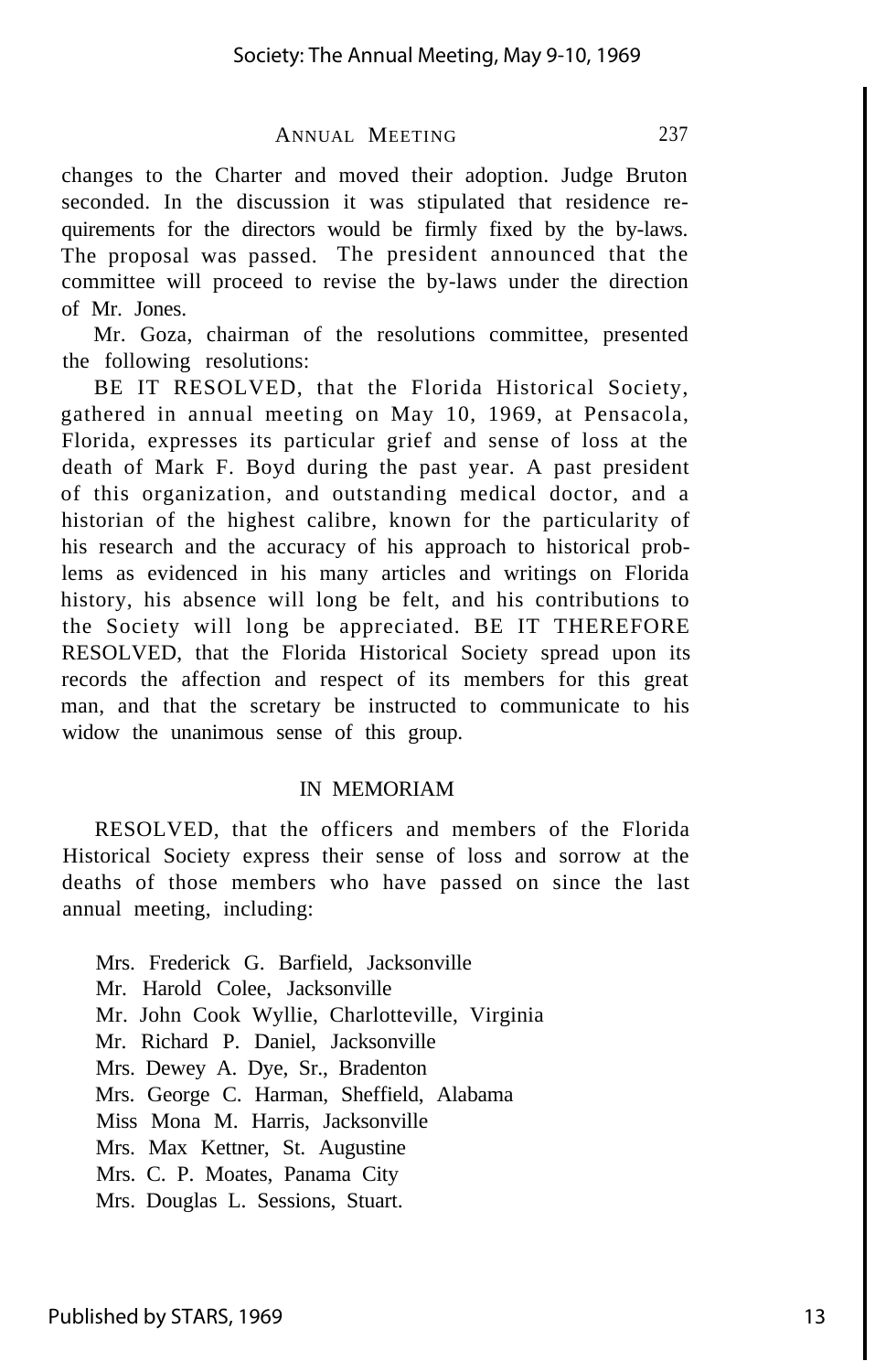BE IT RESOLVED, that the Florida Historical Society at this annual meeting does extend its grateful appreciation to the local arrangements committee, Ernest F. Dibble, Earle W. Newton, Henry H. Carey, T. T. Wentworth, Jr., E. J. Moore, Pat Dodson, Ted Carageorge, Frank M. Turner, and especially to its chairman, James A. Servies; to the news media of Pensacola for the excellent coverage of the proceedings and activities of the Society's convention; to the Pensacola Historical Restoration and Preservation Commission, Pensacola Historical Society, Pensacola Junior College, University of West Florida, Pensacola Historical Preservation Society, and Pensacola Heritage Foundation, and to all who contributed to the success of this meeting.

#### *Resolution*

WHEREAS, the late President of the United States, John F. Kennedy, closely identified with Florida both as a distinguished visitor and as one deeply concerned with American hopes in relation to outer space, was fittingly honored by President Lyndon B. Johnson's Executive Act No. 11129, of the 29th of November, 1963, by which the name of the facilities of the Launch Operations Center of the National Aeronautics and Space Administration and the facilities of Station No. 1 of the Atlantic Missile Range in Florida was changed to "The John F. Kennedy Space Center," and

WHEREAS, the name "Cape Canaveral" was changed to "Cape Kennedy" at President Johnson's request made to the Board of Geographical Names of the United States Department of the Interior, and

WHEREAS, the name "Cape Canaveral" is that of the oldest known and most continuously used landmark on the American Atlantic coast, its discovery accredited to Ponce de Leon, its name recorded on many of the earliest known Spanish and French maps and charts before any other, even Cape Cod, and in use on maps and charts of world navigation from that time to 1963, and

WHEREAS, our late president, John F. Kennedy, deeply aware of the profound value and significance of the great historic past of the United States of America, untiring in his efforts to make the memorials of that past living and real to every citizen,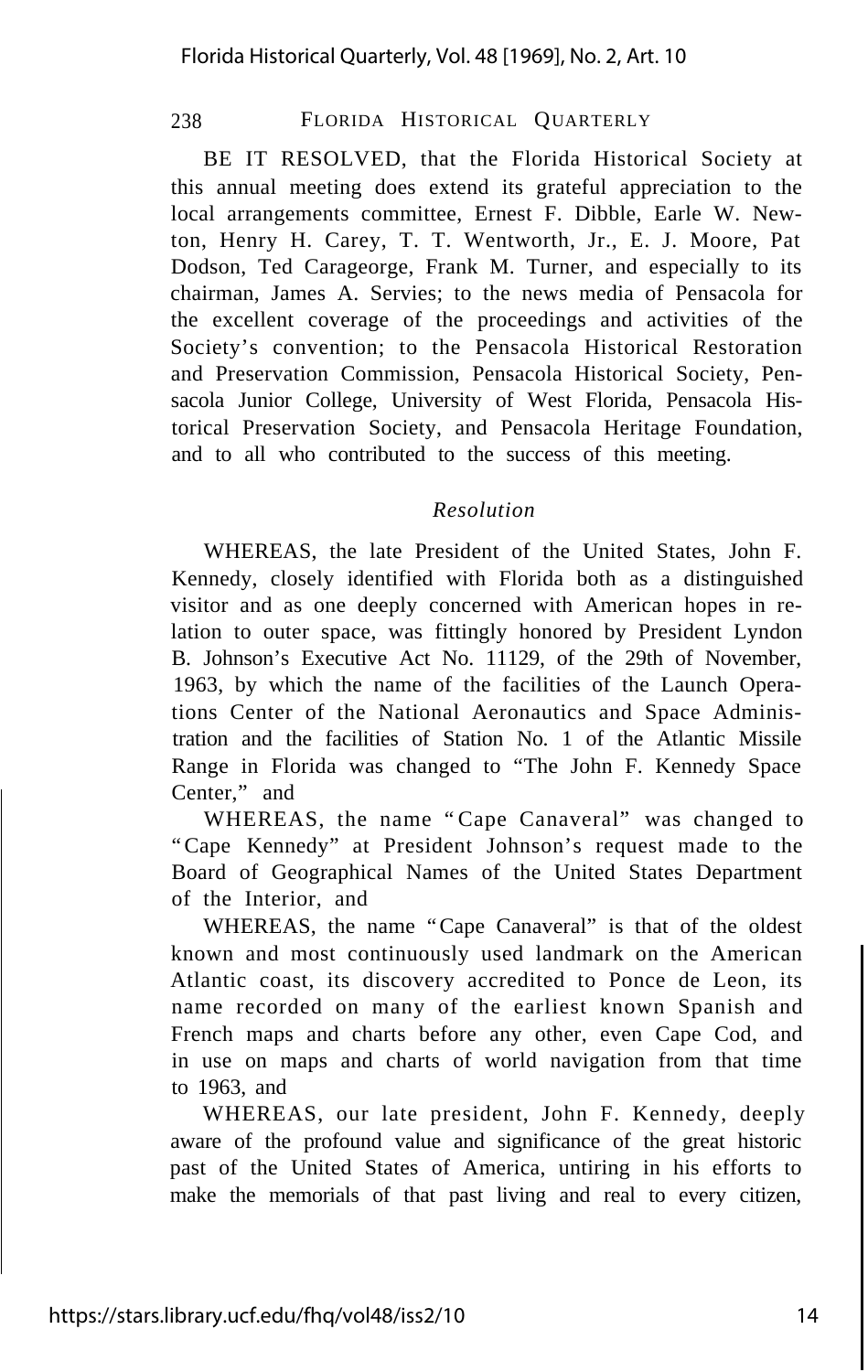would not, we believe, have approved the substitution of his name for that of "Cape Canaveral," although it was done in all sincerity to honor him in the grief and shock of his tragic death.

NOW THEREFORE be it resolved by the Florida Historical Society, with profound respect for the memory of the late President John F. Kennedy and with a continuing sense of sorrow for his loss to us all, that the President of the United States, Richard M. Nixon, be requested to advise the secretary of the United States Department of the Interior that the Board of Geographical Names should change the name "Cape Kennedy" to that of "Cape Canaveral" in order that the title of this most ancient of our own historical landmarks should be restored and preserved for the honor of this nation forever.

The resolutions were duly approved.

The president thanked Mr. Servies, Pat Dodson, Ernest Dibble, Earle Bowden, Earle Newton, William Warren Rogers, Jerrell Shofner, and all the others who had worked to make this annual meeting a success and to our hosts in Pensacola. He recognized Mr. and Mrs. Baynard Kendrick on the occasion of their fiftieth wedding anniversary and offered them congratulations on behalf of the Society. After announcing the time and place of the banquet this evening, Dr. Doherty adjourned the business session.

#### FLORIDA HISTORICAL SOCIETY

#### NEW MEMBERS

#### April 1968 - March 1969

Easten F. Albaugh, Tarpon Springs Nowlin P. Alderson, Ocala Mrs. George M. Anderson, Baltimore, Maryland Mrs. Eve Bacon, Winter Park Timothy H. Baughman, DeLand William H. Baur, Tampa Ray Slater Blakeman, New York City Mary L. Boerke, Green Cove Springs Mrs. W. W. Botkin, Holmes Beach Harrison Boylan, Punta Gorda Margaret M. Brooking, Pineville, Kentucky J. F. Brooks, Key West Leo P. Brophy, Miami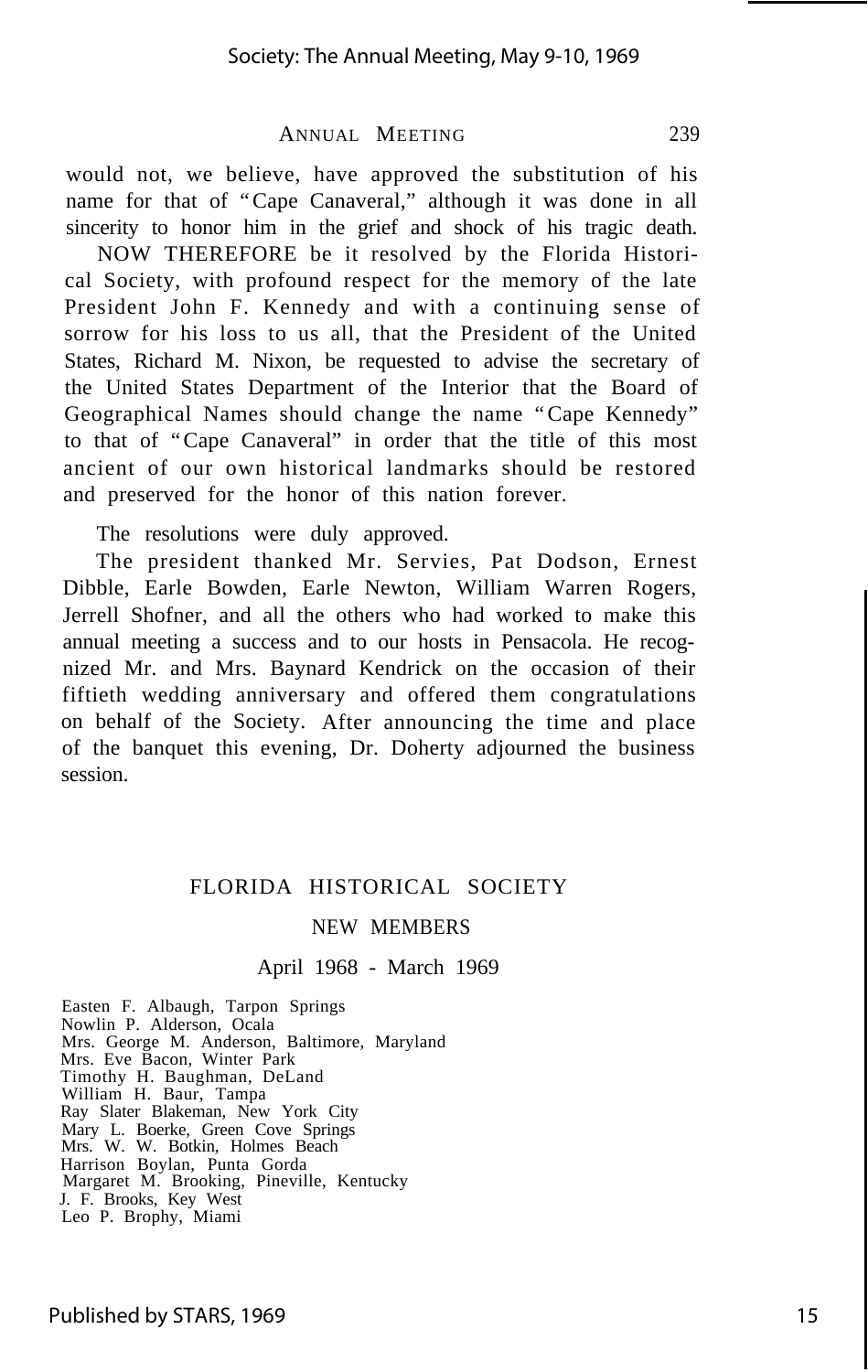William A. Buckly, Jr., Tallahassee Courtney Campbell, Clearwater Charles C. Carleton, Winter Park Mrs. James R. Carlile, Indian Rocks Beach William J. Carter, Yankeetown Carl J. Clausen, Tallahassee H. I. Cone, Jr., Ponte Vedra Beach Robert R. Copley, St. Augustine Gordon N. Craig, Tampa Jerry K. Daniels, Orlando Mary E. Dean, Orlando S. Bobo Dean, Washington, D. C. Robert G. De Santis, Hobart, Indiana Ernest F. Dibble, Gulf Breeze Dorothy Douglas, Dunedin Paul Douglas, Winter Park William B. Dunn, Casselberry Dewey A. Dye, Jr., Bradenton Ronald E. Eckstein, Tampa Elizabeth K. Ehrbar, Gainesville Elling O. Eide, Sarasota Gary C. Engelhardt, Seminole Mrs. Carl H. Fay, Cocoa Mrs. Walter Fenty, Daytona Beach Don Fredgant, Tampa James W. Funk, Tampa Margaret D. Graham, Dunedin Marvin Greenberg, Brooklyn, New York John L. Hall, Clearwater Robert C. Hall, Jacksonville Troy L. Hall, Titusville Leon R. Hammock, Clearwater Rogers C. Harlan, Tallahassee Gordon H. Harris, Bartow Robert C. Harris, Pensacola Robert L. Harris, Miami Herbert M. Hart, Tampa E. M. Haverty, Satellite Beach Carol Heineman, Miami Mary K. Hembree, Gainesville Byron S. Hollinshead, New Smyrna Beach Homer A. Holt, Clearwater M. E. Hughes, Jr., DeLand Andrea L. Jasica, Orlando S. Dick Johnston, DeLand Hayes L. Kennedy, Clearwater Ruth Kent, St. Augustine Thomas B. Keys, Orlando Mrs. Georgiana Kjerulff, Melbourne Ruth Ann Krigbaum, North Fort Myers William A. Krusen, Tampa James W. Kynes, Tampa Paul B. Laws, Hialeah Robert C. Loucks, Fort Lauderdale Mrs. Francis T. McCahill, Fort Lauderdale George McKeithen, Gainesville Mary Margaret McKeown, Rockledge Charles McPherson, Tampa William T. Maguire, Largo Roger L. Main, Jacksonville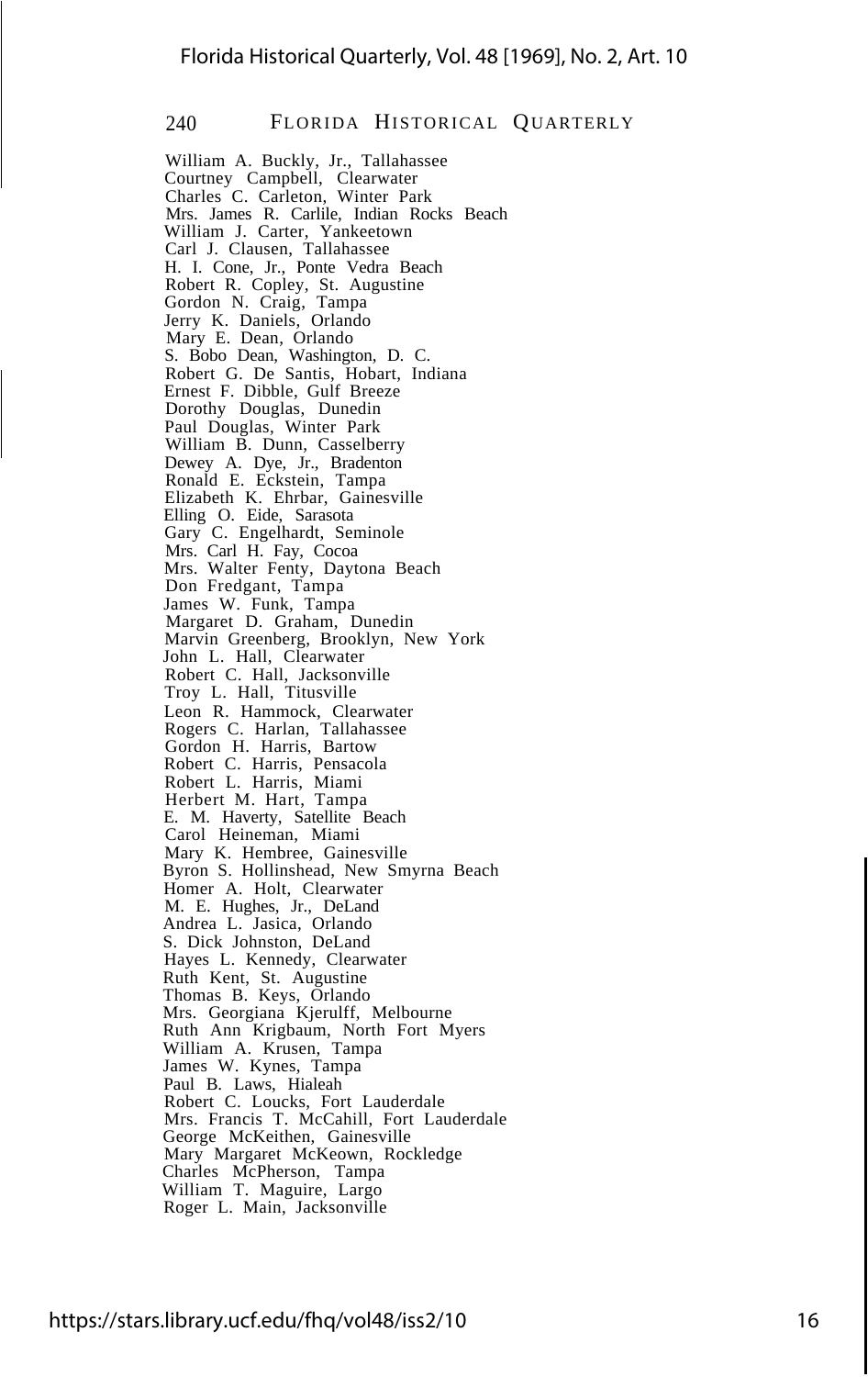241

#### ANNUAL MEETING

Thomas W. Maple, Gainesville Mrs. Isobel L. Marion, Indialantic William I. Markey, Clearwater Mary D. Martin, Westland, Michigan Charles F. Meroni, Miami Sister Michael Helene, Miami Beach Charles F. Miles, Elkhart, Indiana Lyndell A. Nelson, Lake Worth Wallace M. Nelson, Gainesville Eddie J. Nesmith, Sumatra Virginia Newman, Tallahassee Lloyd Turner Nightingale, Lauderdale-by-the-Sea Lawrence Nipp, Fort Lauderdale Pauline K. Myvold, Minneapolis, Minnesota William F. Oliver, Jr., Fernandina Beach Sherman H. Pace, Clearwater O. C. Peterson, Fort Pierce James E. Phillips, Largo Frank G. Rainieri, Miami John F. Reiger, Forest Hills, New York Mrs. Janie Smith Rhyne, Marianna Mrs. Hervey Roberts, Captiva W. A. Roberts, Reston, Virginia Walter H. Robinton, Jr., Gainesville H. Theodore Ryberg, Temple Terrace J. Richard Sewell, Washington, D. C. Margaret Stanford Shave, Woodland Hills, California Harriett Shepard, Hialeah Jerrell H. Shofner, Tallahassee Mrs. Neal Chapline Swalm, Sarasota G. Phillips Thomas, Tampa Evelyn Tucker, Miami Frederick S. Vaill, St. Augustine Wilford C. Vann, Tallahassee Leo J. Voltz, St. Petersburg Carlton B. Waller, Largo Tom T. Ware, Largo James R. Warnke, Boynton Beach Robert H. Wingfield, DeLand Emily A. Ziemba, Buffalo, New York Marie R. Zinnell, Orlando University of Alabama Library (Birmingham Branch) Auburndale Senior High School Library Bartow Senior High School Library Bear Lake Elementary Library, Forest City Belles School Library, Jacksonville Brevard Junior College Library, Melbourne Chicago Public Library Chico State College Library, Chico, California Chiefland High School Library Clewiston High School Library Crispus Attucks Junior and Senior High School Library, Holly Cypress Lake Junior High School Library, Fort Myers Edison Junior College Library, Fort Myers Escambia High School Library, Pensacola Fairglen Elementary School Library, Cocoa Fletcher Senior High School Library, Neptune Beach Georgia Department of Archives and History, Atlanta Glades Junior High School Library, Miami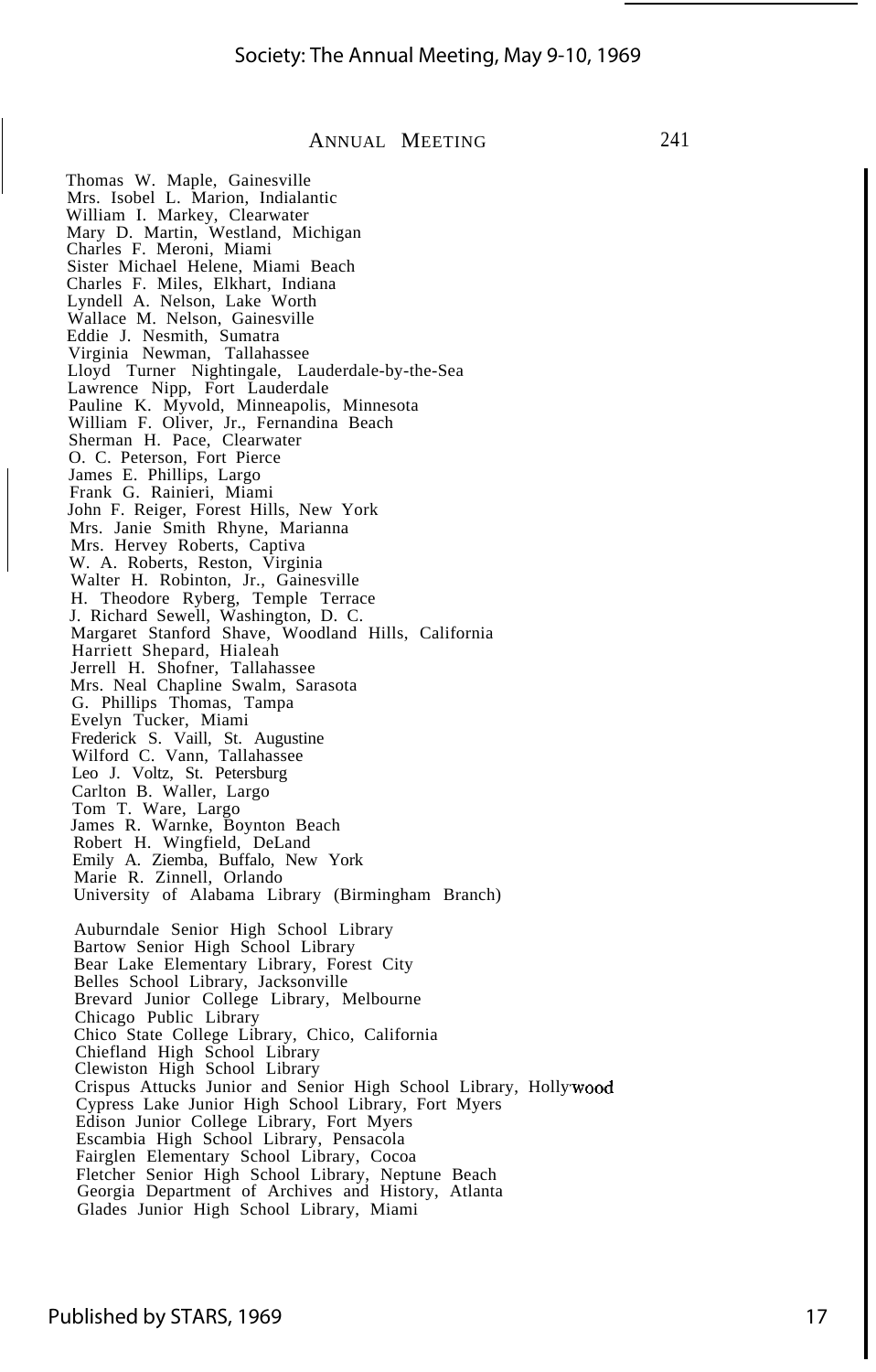Haines City Senior High School Library Hialeah Library Division Jewett Junior and Senior High School Library, Winter Haven Eastern Kentucky University, Richmond King High School Library, Tampa Lake Wales High School Library Lanier Junior High School Library, Hallandale Louisiana State University Library, Baton Rouge Merritt Island Public Library Miami Park Elementary School, Miami Mildred Bruner Memorial Library ,Titusville Mississippi State College for Women Library, Columbus Mulberry Junior and Senior High School Library Myrtle Grove Elementary School Library, Pensacola University of North Dakota Library, Grand Forks North Miami Public Library Oakcrest Elementary School Library, Pensacola Oakland Junior and Senior High School Library, Fort Lauderdale Parkway Junior High School Library, Fort Lauderdale Plantation High School Library Roosevelt Junior and Senior High School Library, Lake Wales St. Cloud High School Library Satellite High School Library Sims Memorial Library, Hammond, Louisiana Southwest Texas State College Library, San Marcos Tallahassee Junior College Library J. M. Tate High School Library, Gonzalez Union Academy Junior and Senior Library, Bartow University School Library, Tallahassee Valdosta (Georgia) State College Library Virginia Polytechnic Institute Library, Blacksburg Warrington Junior High School Library, Pensacola Wedgewood Junior and Senior High School Library, Pensacola University of Wisconsin, Milwaukee

Boynton Beach Historical Society Brevard County Historical Commission, Melbourne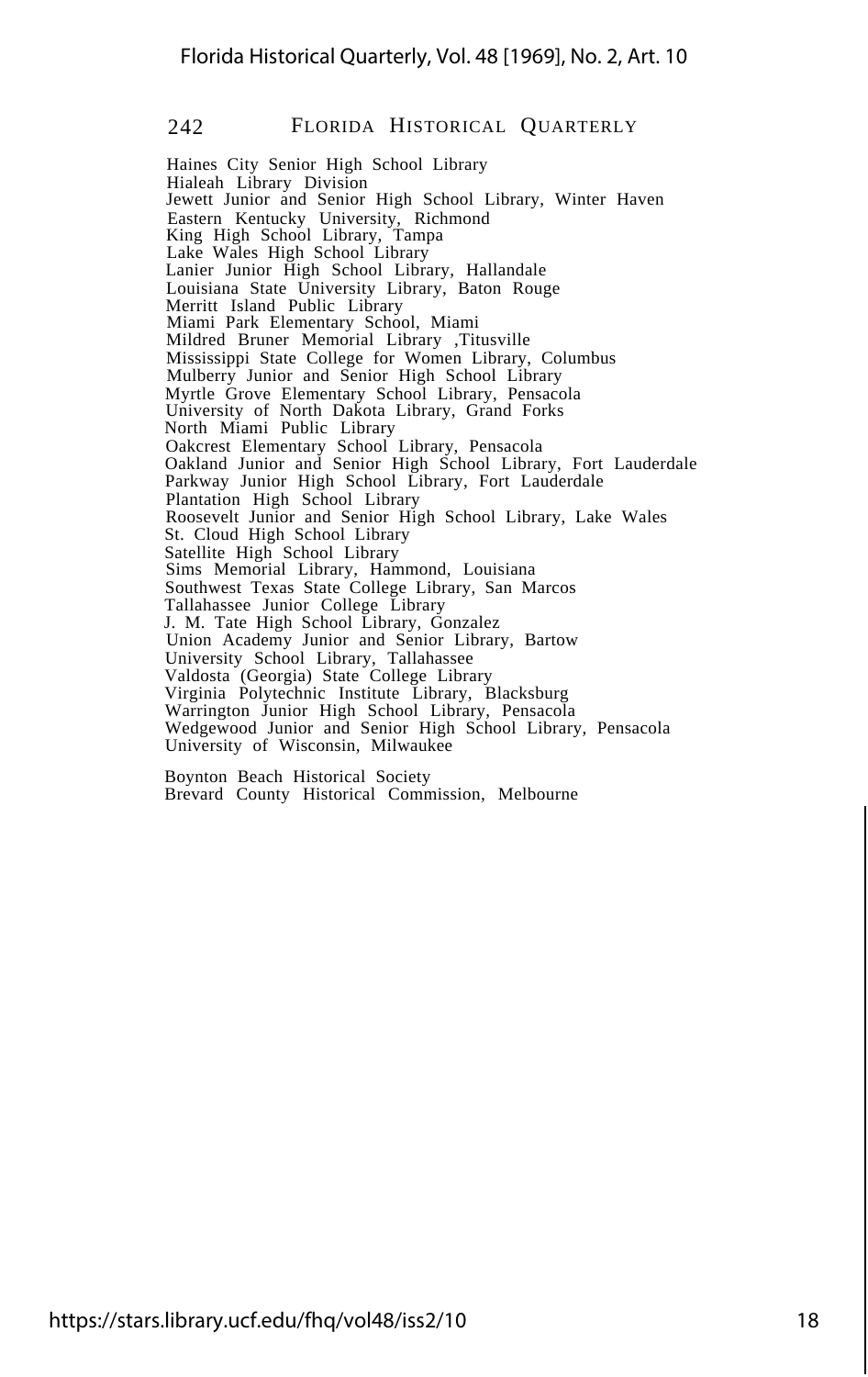FLORIDA HISTORICAL SOCIETY TREASURER'S REPORT April 1, 1968 - March 31, 1969

| Location of Balances:                           |          |             |
|-------------------------------------------------|----------|-------------|
| Florida National Bank (Gainesville)  \$2,477.37 |          |             |
|                                                 |          |             |
| First Federal Savings & Loan Assn.              |          |             |
|                                                 | 8,306.28 |             |
| Guaranty Federal Savings & Loan                 |          |             |
|                                                 |          |             |
| (Arthur Thompson Memorial Fund)                 |          |             |
| Tampa Federal Savings & Loan Assn.  1,491.60    |          |             |
| (Father Jerome Acquisitions Fund)               |          |             |
| University of South Florida                     |          |             |
|                                                 |          |             |
|                                                 |          |             |
|                                                 |          | \$15,462.06 |
| Julien C. Yonge Publication Fund:               |          |             |
| Guaranty Federal Savings & Loan                 |          |             |
|                                                 |          |             |
|                                                 |          |             |
|                                                 |          |             |
|                                                 |          | \$10,305.74 |
|                                                 |          | \$25,767.80 |

| Receipts:                       |            |            |
|---------------------------------|------------|------------|
| Memberships:                    |            |            |
|                                 | \$4,429.50 |            |
|                                 | 710.00     |            |
| Sponsor                         | 185.00     |            |
|                                 | 225.00     |            |
| Life                            | 200.00     |            |
|                                 | 10.00      |            |
| Institutional                   | 150.00     |            |
|                                 |            | \$7,695.00 |
| Other Receipts:                 |            |            |
|                                 | \$909.65   |            |
|                                 | 16.26      |            |
|                                 |            |            |
| Desk sold to Frank Laumer       | 10.00      |            |
| Returned Check                  | 5.00       |            |
| Sale of St. Johns County        |            |            |
| property carried at \$280.00;   |            |            |
| sold June 1968. Net cash        |            |            |
| proceeds, $$223.55$             |            |            |
| Loss on sale $\ldots$           | (56.45)    |            |
| First Federal Savings dividends | 380.12     |            |
| Guaranty Federal Savings        |            |            |
| dividends                       | 124.18     |            |
| (Thompson Memorial Fund)        |            |            |
| Father Jerome Acquisitions Fund |            |            |
|                                 | 165.00     |            |
|                                 |            |            |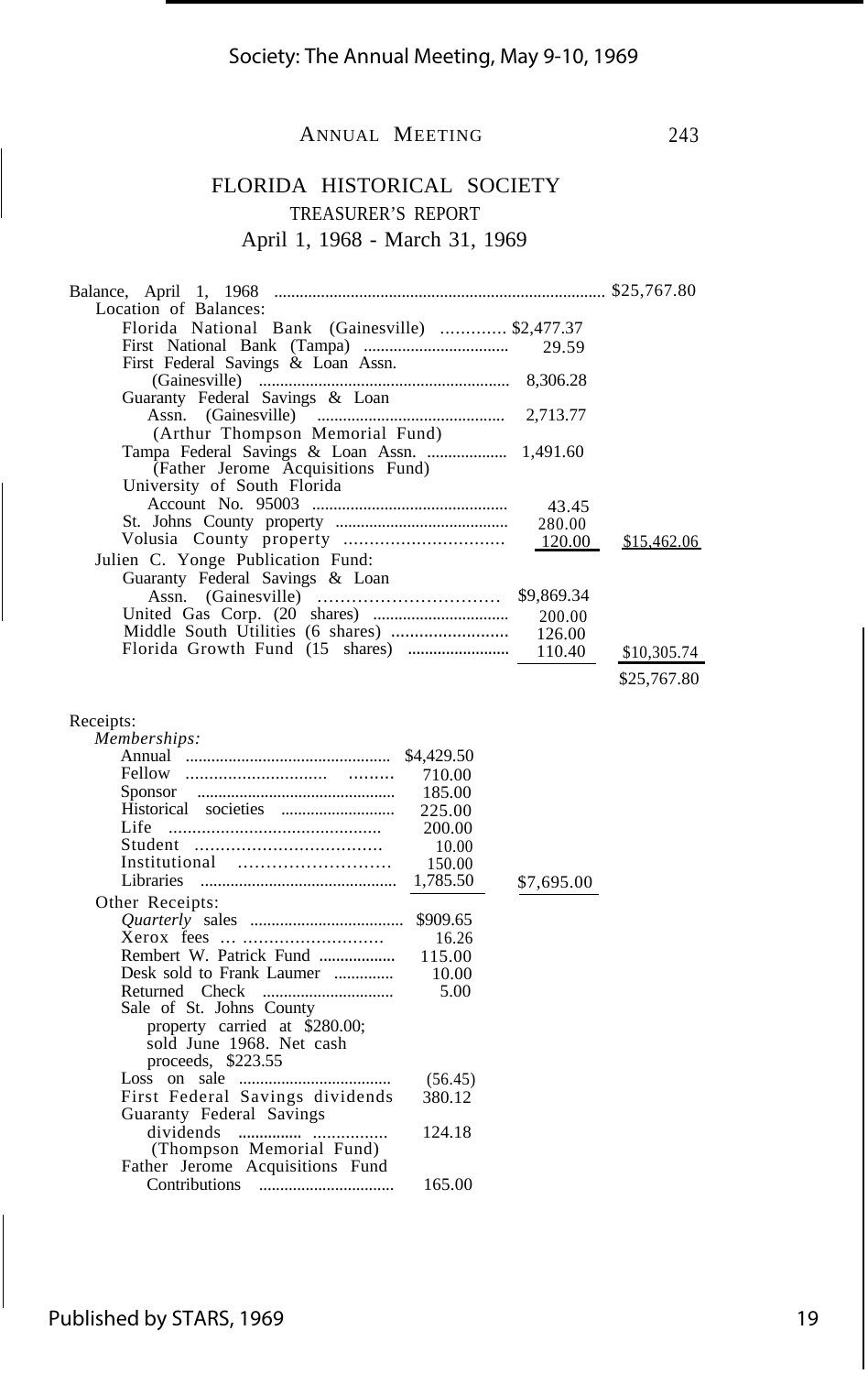| Tampa Federal Savings<br>dividends (\$72.12 interest<br>earned less \$67.70 with-<br>drawn and transferred to<br>checking account for pur-<br>chase of books)<br>Transfer of Funds: | 4.42   |            |             |
|-------------------------------------------------------------------------------------------------------------------------------------------------------------------------------------|--------|------------|-------------|
| First National Bank (Tampa),                                                                                                                                                        |        |            |             |
| closed acct., to Florida<br>National Bank (Gainesville)                                                                                                                             | 29.59  |            |             |
| Tampa Federal Savings &<br>Loan Assn. (Father                                                                                                                                       | 67.70  |            |             |
| Jerome Fund) to Florida<br>National Bank (Gainesville)                                                                                                                              |        |            |             |
| Florida National Bank (Gaines-<br>ville) to Tampa Federal<br>Savings & Loan (Father                                                                                                 | 10.00  |            |             |
| Jerome Contribution)                                                                                                                                                                |        | \$1,780.47 |             |
| Julien C. Yonge Publication Fund:                                                                                                                                                   |        |            |             |
| Contributions<br>United Gas dividends                                                                                                                                               | 10.00  |            |             |
| (Pennzoil Merger)<br>Middle South Utilities                                                                                                                                         | 38.50  |            |             |
| dividends<br>Florida Growth Fund                                                                                                                                                    | 5.01   |            |             |
|                                                                                                                                                                                     | 3.26   |            |             |
| Royalties:<br>Aristocrat in Uniform<br>"Osceola" number of the                                                                                                                      | 64.30  |            |             |
|                                                                                                                                                                                     | 16.51  |            |             |
| *Guaranty Federal Savings<br>dividends                                                                                                                                              | 569.36 | \$706.94   | \$10,182.41 |
| Total<br>Receipts                                                                                                                                                                   |        |            | \$35,950.21 |
| Disbursements:                                                                                                                                                                      |        |            |             |
| Florida Historical Quarterly                                                                                                                                                        |        |            |             |
| Printing (Convention Press)  \$6,515.99                                                                                                                                             |        |            |             |
| Reprints                                                                                                                                                                            | 414.61 |            |             |
| Copyrights                                                                                                                                                                          | 32.00  |            |             |
| Mailing list                                                                                                                                                                        | 8.20   |            |             |
| Editor's expense                                                                                                                                                                    | 300.00 |            |             |
| University of Florida Library<br>(photo enlargements)                                                                                                                               | 2.25   |            |             |
| University of Florida Library<br>(xerox prints)                                                                                                                                     | 4.90   |            |             |
| University of Florida Library<br>(photo)                                                                                                                                            | 1.00   |            |             |
| P. O. box rental and phone                                                                                                                                                          |        |            |             |
| charges                                                                                                                                                                             | 13.23  |            |             |
| U. S. Post Office mailing permit                                                                                                                                                    |        |            |             |
| for DeLand                                                                                                                                                                          | 15.00  | \$7,307.18 |             |
| Annual Convention:                                                                                                                                                                  |        |            |             |
| Rinaldi Printing Company                                                                                                                                                            |        |            |             |
| (programs)<br>Turner Printing Company                                                                                                                                               | 68.00  |            |             |
|                                                                                                                                                                                     | 17.89  |            |             |
|                                                                                                                                                                                     |        |            |             |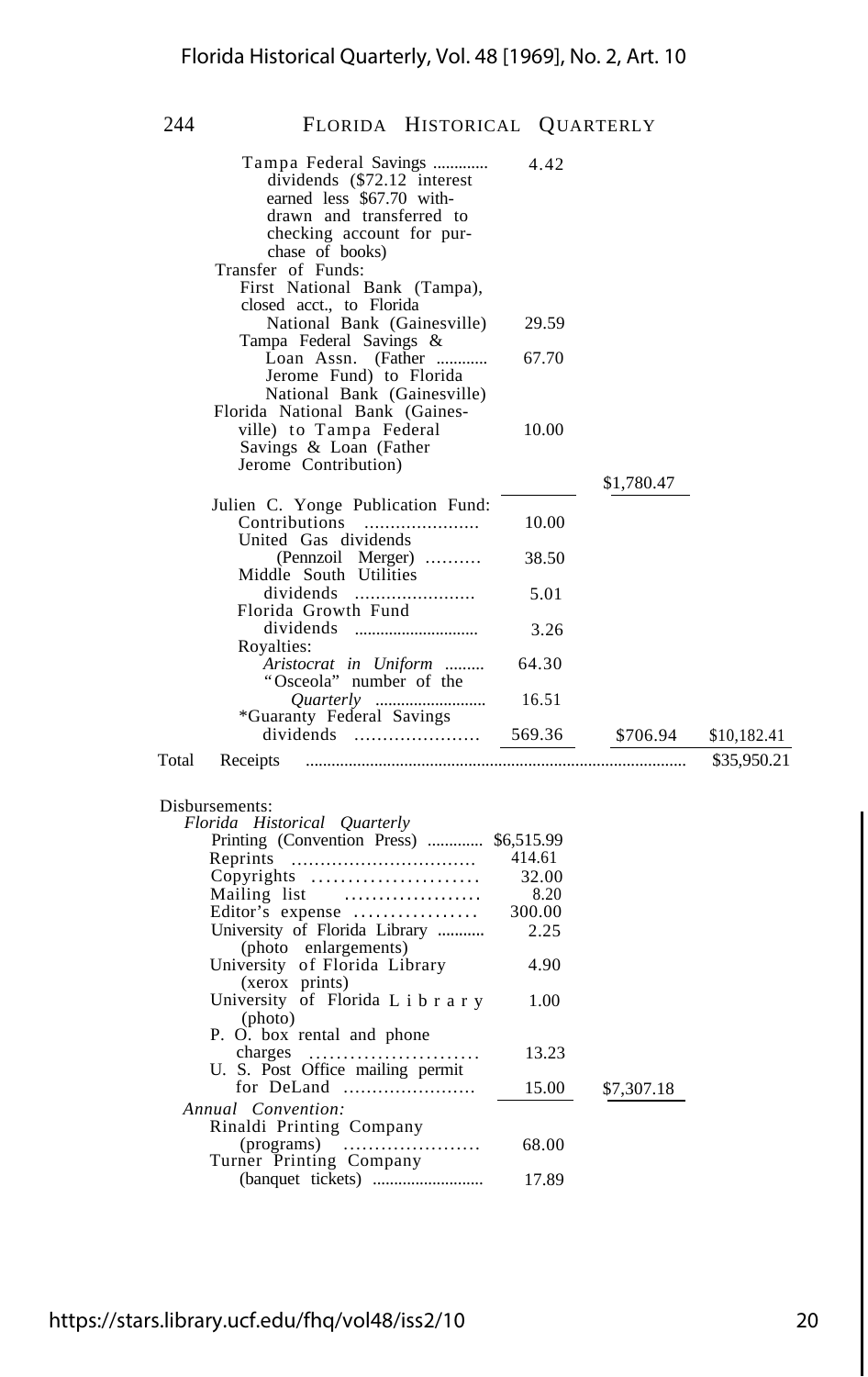| William Goza (banquet tickets<br>for Dr. and Mrs. Spiro and<br>Dr. and Mrs. Edris) | 16.00  |             |             |
|------------------------------------------------------------------------------------|--------|-------------|-------------|
|                                                                                    |        | \$101.89    |             |
| Patrick essay contest                                                              | 90.00  |             |             |
| Thompson Memorial Award                                                            | 100.00 |             |             |
| U. S. F. Account No. 95003                                                         | 228.68 |             |             |
| (postage and telephone)                                                            |        |             |             |
| Supplies                                                                           | 261.63 |             |             |
|                                                                                    | 110.99 |             |             |
|                                                                                    |        |             |             |
| (C. P. Saclarides)                                                                 | 25.00  |             |             |
|                                                                                    | 86.34  |             |             |
| Bank service charge (Fla. Nat'l)<br>William Goza (certified copy of                | .30    |             |             |
| deed for sale of property)                                                         | 2.50   |             |             |
| Northside Florist Shop<br>(flowers, Dr. M. K. Boyd)                                | 11.80  |             |             |
| Returned check                                                                     | 5.00   |             |             |
| Property tax (Volusia County                                                       | 2.55   |             |             |
| property)<br>Faxon (reimbursement for over-                                        |        |             |             |
| payment)                                                                           | 4.50   |             |             |
| (books for Father Jerome Collection)                                               | 61.93  |             |             |
| U. S. F. Library xerox fees                                                        | 16.26  |             |             |
| Special Reprints<br>"Rembert W. Patrick, A                                         | 100.88 |             |             |
| Bibliography"                                                                      |        |             |             |
| Transfer of Funds:                                                                 |        |             |             |
| Florida National Bank (Gaines-                                                     | 10.00  |             |             |
| ville) to Tampa Federal                                                            |        |             |             |
| Savings & Loan (Father                                                             |        |             |             |
| Jerome Fund)                                                                       |        |             |             |
| First National Bank of Tampa                                                       | 29.59  |             |             |
| (closed acct.) to Florida                                                          |        |             |             |
| National Bank (Gainesville)                                                        |        |             |             |
|                                                                                    |        |             |             |
|                                                                                    |        | \$1,147.95  | \$ 8,557.02 |
|                                                                                    |        |             | \$27,393.19 |
|                                                                                    |        |             |             |
| Location of Balances:                                                              |        |             |             |
| University of South Florida<br>No. 95003                                           | 43.51  |             |             |
| First Federal Savings & Loan Assn.  8,686.40                                       |        |             |             |
| (Gainesville)                                                                      |        |             |             |
| Florida National Bank (Gainesvills) 3,031.63                                       |        |             |             |
| Guaranty Federal Savings & Loan  2,837.95                                          |        |             |             |
| Assn., Thompson Memorial                                                           |        |             |             |
| Fund (Gainesville)                                                                 |        |             |             |
| Tampa Federal Savings & Loan  1,661.02                                             |        |             |             |
| Assn., Father Jerome Memorial                                                      |        |             |             |
| Fund                                                                               |        |             |             |
| Volusia County property                                                            | 120.00 | \$16,380.51 |             |
| Julien C. Yonge Publication Fund:                                                  |        |             |             |
| Guaranty Federal Savings & Loan \$10,575.28                                        |        |             |             |
| (Gainesville)                                                                      |        |             |             |

 $\begin{array}{c} \hline \end{array}$